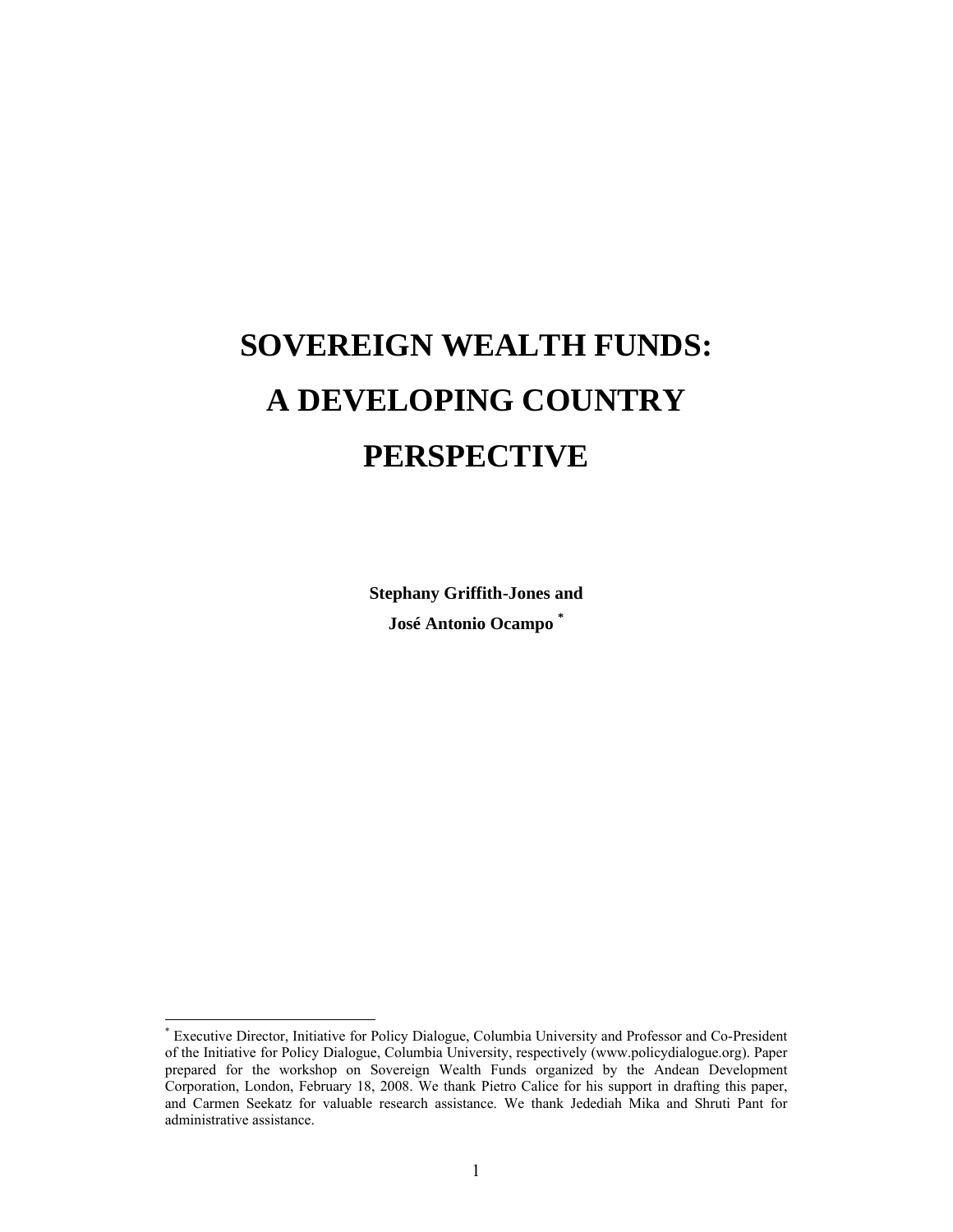## **I. INTRODUCTION**

 Although sovereign wealth funds (SWFs) are not a new phenomenon, they have acquired certain notoriety in public debates in recent years, associated to the growing role they have come to play in global financial markets. The growth of these funds are part of larger process of accumulation of foreign exchange assets by developing countries, which also includes the large accumulation of foreign exchange reserves during the boom that these countries have experienced over most of the current decades, reflecting both booming exports (due in part to high commodity, particularly mineral prices) and pro-cyclical capital flows.

 This paper analyzes the rationale for such funds and the implications for the world economy. It is divided in six sections, the first of which is this introduction. Section II details the evolution of foreign exchange assets in different parts of the developing world, the relative importance of the current vs. the capital accounts as the source of those assets, and discusses some categorizations of SWFs. In Section III we review the rapidly growing literature on the determinants of reserve accumulation in developing countries, emphasizing in particular the competitiveness vs. self-insurance motives for such accumulation, and briefly examine some of the literature on optimal reserves.

In Section IV, we develop a broader framework for the analysis of the motives for the accumulation of foreign exchange assets, in which we clearly differentiate between the role played by the current and the capital accounts, and between the structural vs. cyclical determinants of such accounts, and raise some political economy issues associated with the nature and management of these funds. In section V, we analyze the systemic implications of the analysis for the global and regional financial architectures and in section VI we draw some conclusions.

# **II. THE ACCUMULATION OF FOREIGN EXCHANGE RESERVES AND THE RISE OF SWFs**

A remarkable feature of the international financial system in the last decade has been the worldwide rapid accumulation of foreign exchange reserves by developing countries. Based on IMF data, between December 2001 and October 2007 (the latest figure available), global reserves tripled, from US\$2.1 trillion to US\$6.2 trillion. The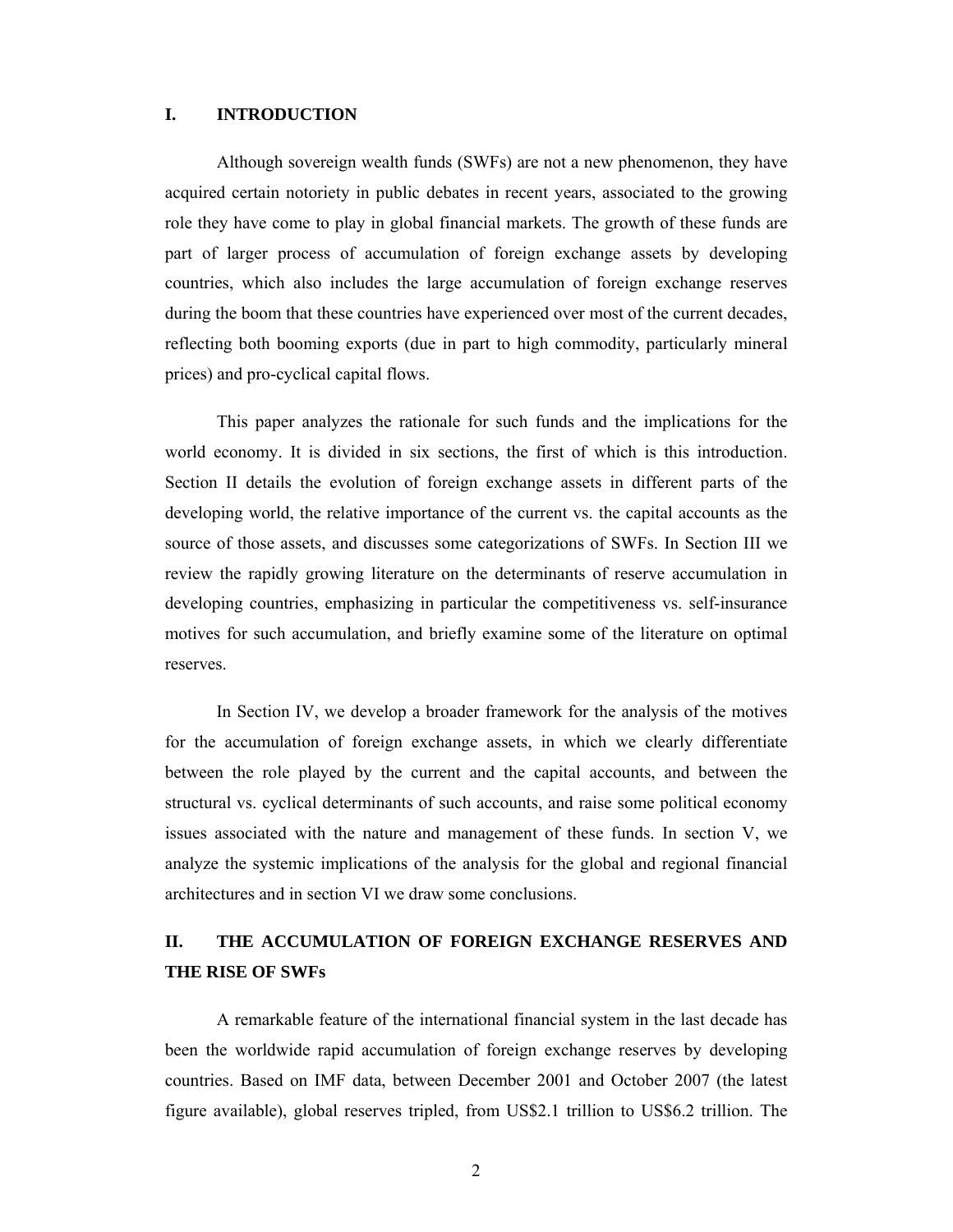bulk of the increase has concentrated in the developing world: developing countries as a whole accounted for more than 80 percent of global reserve accumulation during this period, and their current reserves approach US\$5 trillion (see Figure 1).

| <b>Source: IMF International Financial Statistics</b> |                                |  |  |
|-------------------------------------------------------|--------------------------------|--|--|
| 7,000                                                 |                                |  |  |
|                                                       |                                |  |  |
|                                                       |                                |  |  |
| 6,000                                                 |                                |  |  |
|                                                       |                                |  |  |
| 5,000                                                 |                                |  |  |
|                                                       |                                |  |  |
|                                                       |                                |  |  |
| 4,000                                                 |                                |  |  |
|                                                       |                                |  |  |
| 3,000                                                 |                                |  |  |
|                                                       |                                |  |  |
|                                                       |                                |  |  |
| 2,000                                                 |                                |  |  |
|                                                       |                                |  |  |
| 1,000                                                 |                                |  |  |
|                                                       |                                |  |  |
|                                                       |                                |  |  |
| $\bf{0}$                                              |                                |  |  |
|                                                       |                                |  |  |
|                                                       | -WORLD<br>DEVELOPING COUNTRIES |  |  |
|                                                       |                                |  |  |

Figure 1

**Global Reserve Accumulation, US\$billion (1998-2007)**

The growth in reserves has been steeper during the last few years. In particular, export-led Asian economies, particularly China and India, and commodity-producing countries, especially oil-exporting countries based in the Middle East, have accumulated the lion's share of these increases. For example, of the US\$1.6 trillion foreign exchange reserves increase in Asia (including Japan) between December 2003 and October 2007, three-fourths are accounted for by China and India. Oil-producing countries have also accumulated foreign exchange reserves at a remarkable pace. At end-October 2007, they had reserves in excess of US\$430 billion, an increase of 2.5 times compared to five years earlier (as discussed below, we should add to this figure the amounts placed by these countries in SWFs, which are recorded separately). Combined together, China, India and oil-exporting countries accounted for more than half of the variation in world international reserves. Latin America has also shared in that trend, approximately doubling its international reserves during this period (see Figure 2).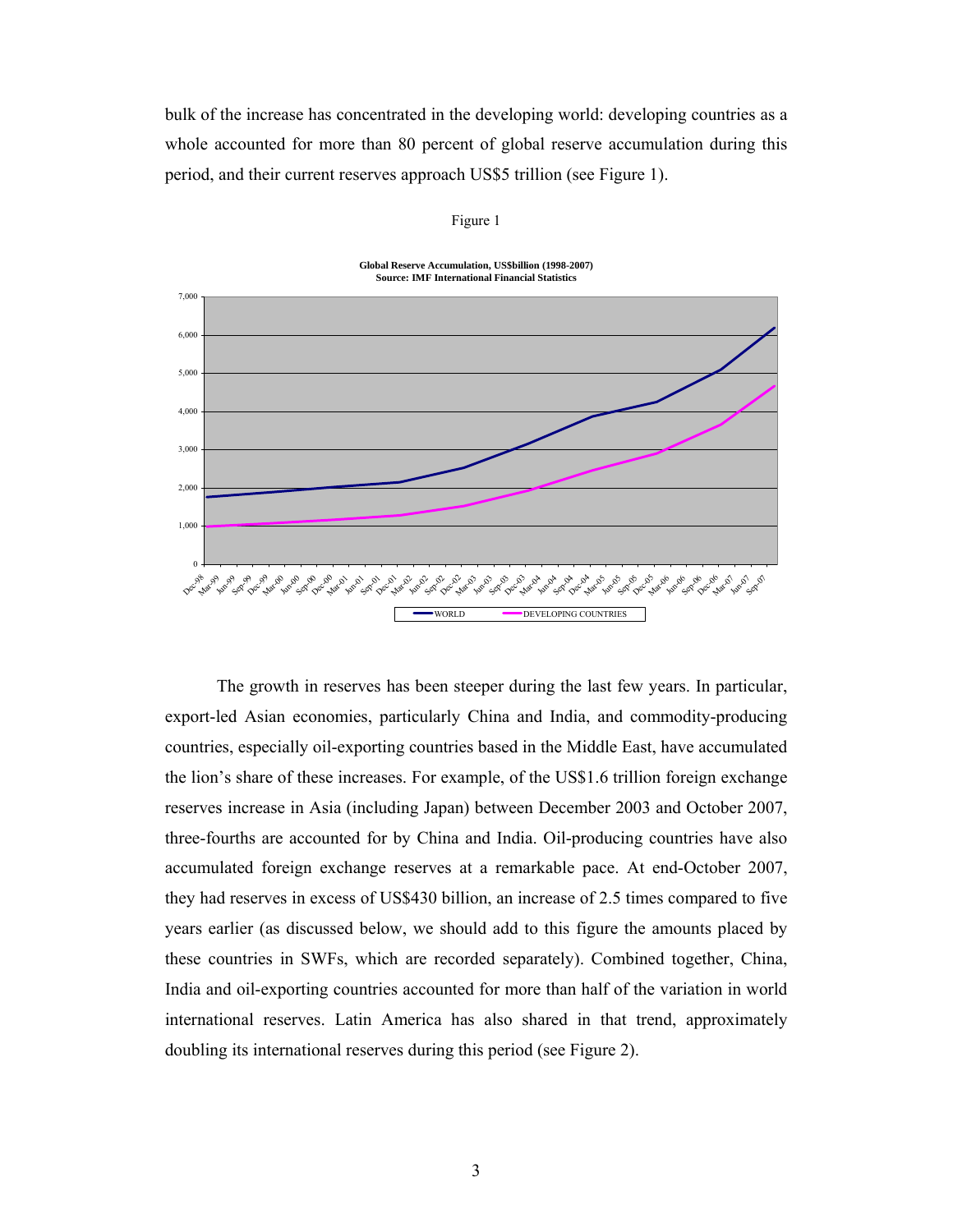#### Figure 2

**Global Reserve Accumulation--Selected Groupings and Countries (US\$billion) Source: IMF International Financial Statistics**



What has driven these developments? At an aggregate level, we can make a distinction between the contribution of the current account and that of the capital accounts. By focusing in particular on three regions, Developing Asia, the Middle East and Latin America (see Figure 3.A), we can see that in all of them there has been a substantial net transfer of resources towards the rest of the world from 2002 to 2006, as the change in reserves has been accounted to a large extent by current account surpluses. However, regional trends hide important differences at the country level. For example, in Developing Asia, while China and Singapore have experienced a net transfer of resources driven by buoyant current account surpluses, India has "borrowed" reserves instead, as the counterpart of its reserves hoarding is represented by net capital inflows (see Figure 3.B).In Latin America too there are some important differences to note. While Venezuela and Argentina show a path similar to China and Singapore, having accumulated reserves essentially as a result of current account surpluses, in Mexico and Colombia this process has been the outcome of net external financing (see Chart 3.C). Note, however, that in several cases the accumulation of official external assets, several of which are SWFs, tends to underestimate the importance of capital inflows as a source of reserve accumulation, as the accumulation of such official assets abroad is accounted for as a negative contribution to the capital account. This is the case of Singapore and Venezuela and, to a lesser extent, Chile, in Latin America.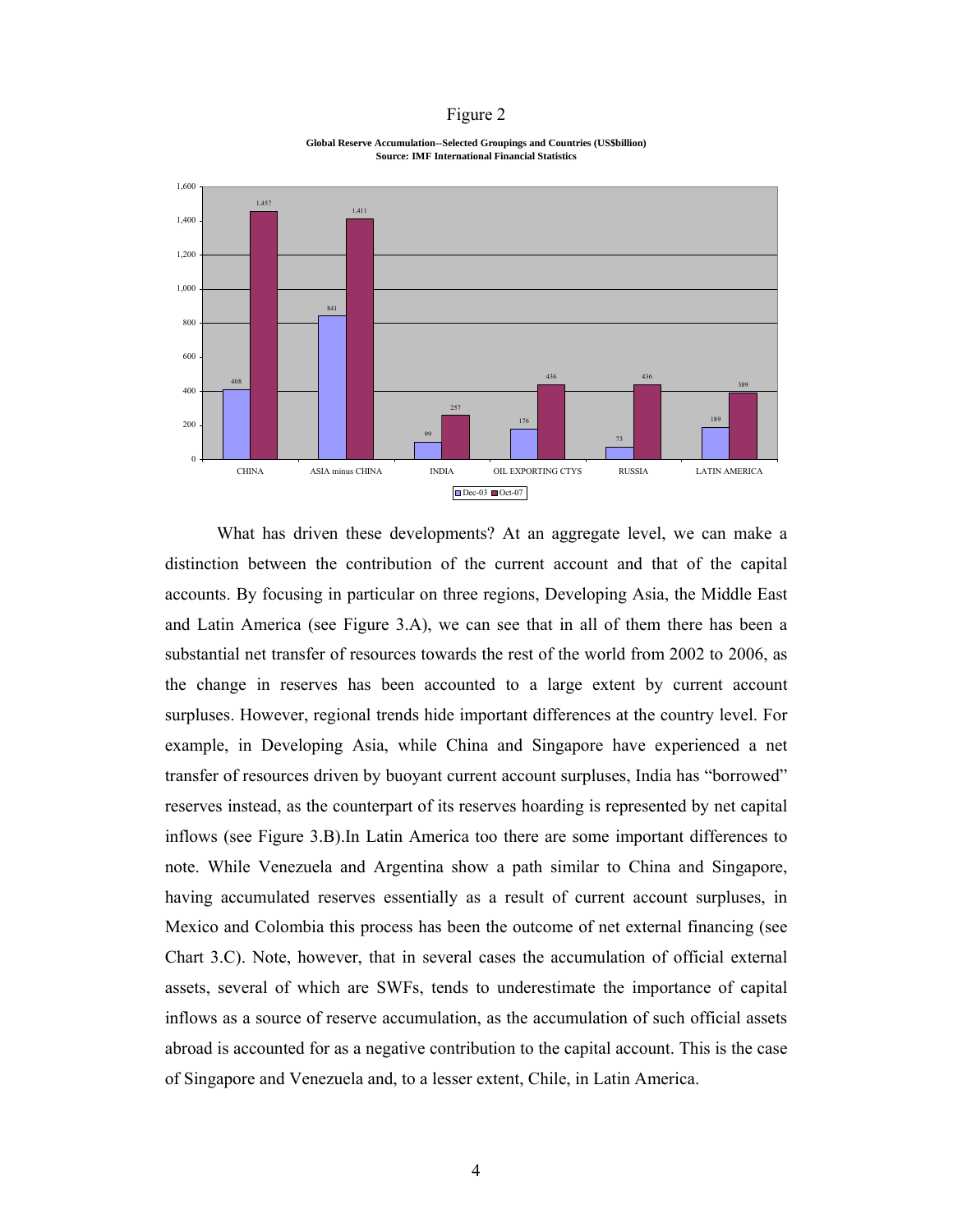#### Figure 3.A

#### **Drivers of Reserve Accumulation, US\$ billion (2002-06 cumulative) Source: IMF World Economic Outlook; CEPAL**



| .onr<br>e |  |
|-----------|--|

**Drivers of Reserve Accumulation, US\$ million (2002-2006 cumulative) Source: IMF International Financial Statistics**



Figure 3.C

**Drivers of Reserve Accumulation, US\$ million (2002-06 cumulative) Source: CEPAL**

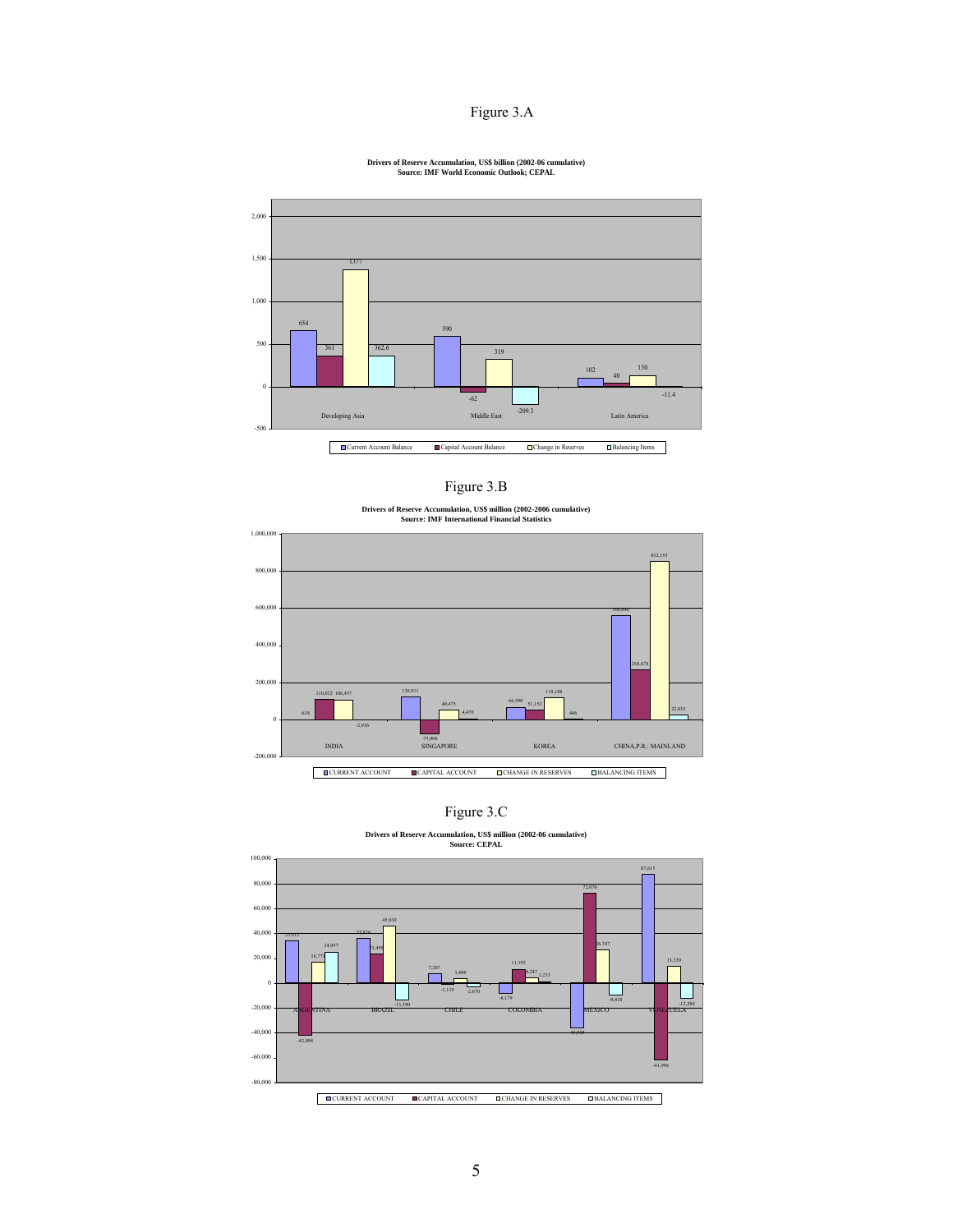Furthermore, the relative importance of the current vs. capital account balance has changed through time, particularly in Latin America. Figure 4 shows indeed that, while the initial accumulation of reserves had an important component of current account surpluses, the capital account came to play a more important role during the two periods of "exuberance" in capital flows to Latin America identified by Ocampo (2007b): from mid-2004 to the first quarter of 2006 and, between mid-2006 and mid-2007. The second period was particularly buoyant in terms of capital inflows and the accumulation of international reserves. Indeed, three-fifths of the reserves accumulated since the first quarter of 2004 were the result of the booming capital inflows experienced during this second period of "exuberance". Furthermore, if we take out Venezuela, Latin America ceased to run a current account surplus in 2007.



The extraordinary process of reserve accumulation in the last few years is without parallel in recent history; yet it does not tell the whole story. In fact, the total of US\$6.2 trillion underestimates the actual increase of foreign exchange assets, as an important part of those assets in some areas of the world has been accumulated in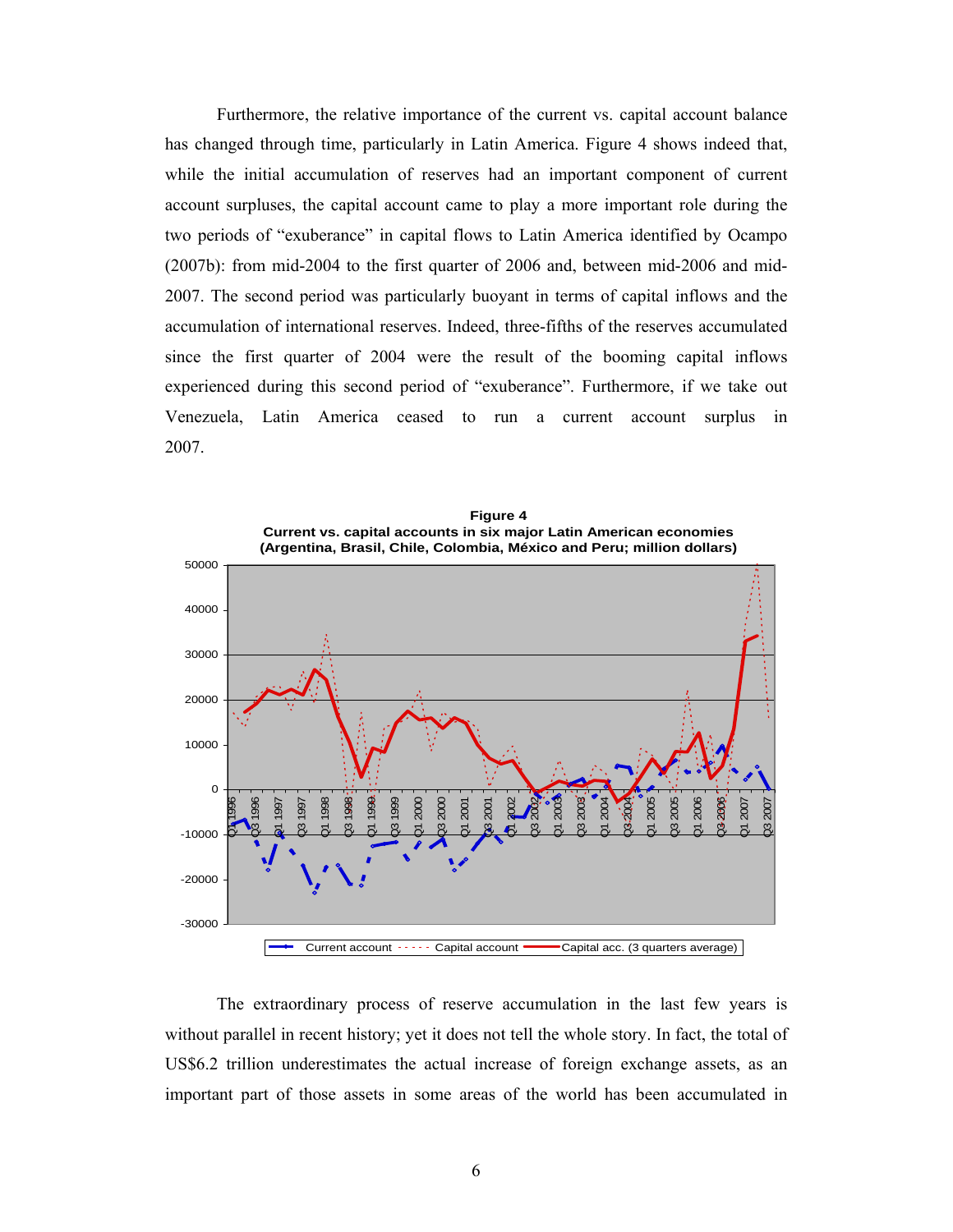Sovereign Wealth Funds (SWFs), which tend to be run autonomously from traditional reserve management by central banks and/or finance ministries. Official holdings managed by SWFs are difficult to estimate because of limitations of information. In some cases, there may be also double counting (Truman, 2007). However, according to recent research by Morgan Stanley and Standard Chartered, SWFs across the world are thought to have about US\$3 trillion of international assets under management, that is, a sum equivalent to fifty per cent of official reserve holdings (see Table 1). This compares with an estimated US\$500 billion in 1990 (Johnson, 2007). These SWFs assets are on the whole additional to foreign exchange reserves.

| Country       | <b>Fund Name</b>                       | Assets (US\$bn) | <b>Inception Year</b> | <b>Source of Funds</b> |
|---------------|----------------------------------------|-----------------|-----------------------|------------------------|
| <b>UAE</b>    | Abu Dhabi Investment Authority         | 875             | 1976                  | Oil                    |
| Norway        | Government Pension Fund                | 380             | 1996                  | Oil                    |
| Singapore     | Governemnt Investment Corp.            | 330             | 1981                  | Non-commodity          |
| Saudi Arabia  | Saudi Arabian funds (Various)          | 300             | n.a.                  | Oil                    |
| Kuwait        | Kuwait Investment Authority            | 250             | 1953                  | Oil                    |
| China         | China Investment Corp.                 | 200             | 2007                  | Non-commodity          |
| Singapore     | Temasek Holdings                       | 159.2           | 1974                  | Non-commodity          |
| Russia        | Stabilization Fund                     | 127             | 2004                  | Oil                    |
| Australia     | <b>Future Fund</b>                     | 54              | 2006                  | Non-commodity          |
| Qatar         | Oatar Investment Authority             | 50              | 2005                  | Oil                    |
| Libya         | Oil Reserve Fund                       | 50              | 2005                  | Oil                    |
| Algeria       | Revenue Regulation Fund                | 42.6            | 2000                  | Oil                    |
| US (Alaska)   | Permanent Fund Corp.                   | 38              | 1976                  | Oil                    |
| <b>Brunei</b> | Brunei General Reserve Fund            | 30              | 1983                  | Oil                    |
| South Korea   | Korea Investment Corp.                 | 20              | 2005                  | Non-commodity          |
| Malaysia      | Khazanah Nasional                      | 18              | 1993                  | Non-commodity          |
| Kazakhstan    | Kazakhstan National Fund               | 18              | 2000                  | Oil                    |
| Canada        | Alberta Heritage Fund                  | 16              | 1976                  | Oil                    |
| Taiwan        | National Stabilisation Fund            | 15.2            | n.a.                  | Non-commodity          |
| Venezuela     | National Development Fund              | 15              | 2005                  | Oil                    |
| Iran          | Oil Stabilization Fund                 | 13              | 1999                  | Oil                    |
| New Zealand   | Superannuation Fund                    | 11              | 2001                  | Non-commodity          |
| Chile         | Economic and Social Stabilization Fund | 9.8             | 2006                  | Copper                 |
| <b>UAE</b>    | Istithmar                              | 8               | 2003                  | Oil                    |
| Oman          | <b>State General RF</b>                | 6               | n.a.                  | Oil                    |
| <b>UAE</b>    | Dubai International Capital            | 6               | 2004                  | Oil                    |
| Bahrain       | Unknown                                | 6               | 1980                  | Oil                    |
| Chile         | Pension Reserve Fund                   | 1.4             | 2006                  | Copper                 |
|               | <b>Total</b>                           | 3049.2          |                       |                        |

Table 1 Estimated Size of Largest Sovereign Wealth Funds

Source: Morgan Stanley; Standard Chartered

Both phenomena are in fact interrelated. Aizenman and Glick (2007) identify two main reasons behind the recent accumulation of foreign assets in SWFs. The first is the recent boom in commodity prices, particularly oil. Mindful of the wastes and inefficiencies associated with the boom of the 1970s, these countries have preferred to save a share of the current gains in SWFs to smooth consumption and preserve the wealth of future generations. This represents by far the main reason behind the exponential growth of SWFs in recent years, as oil-producing countries' SWFs account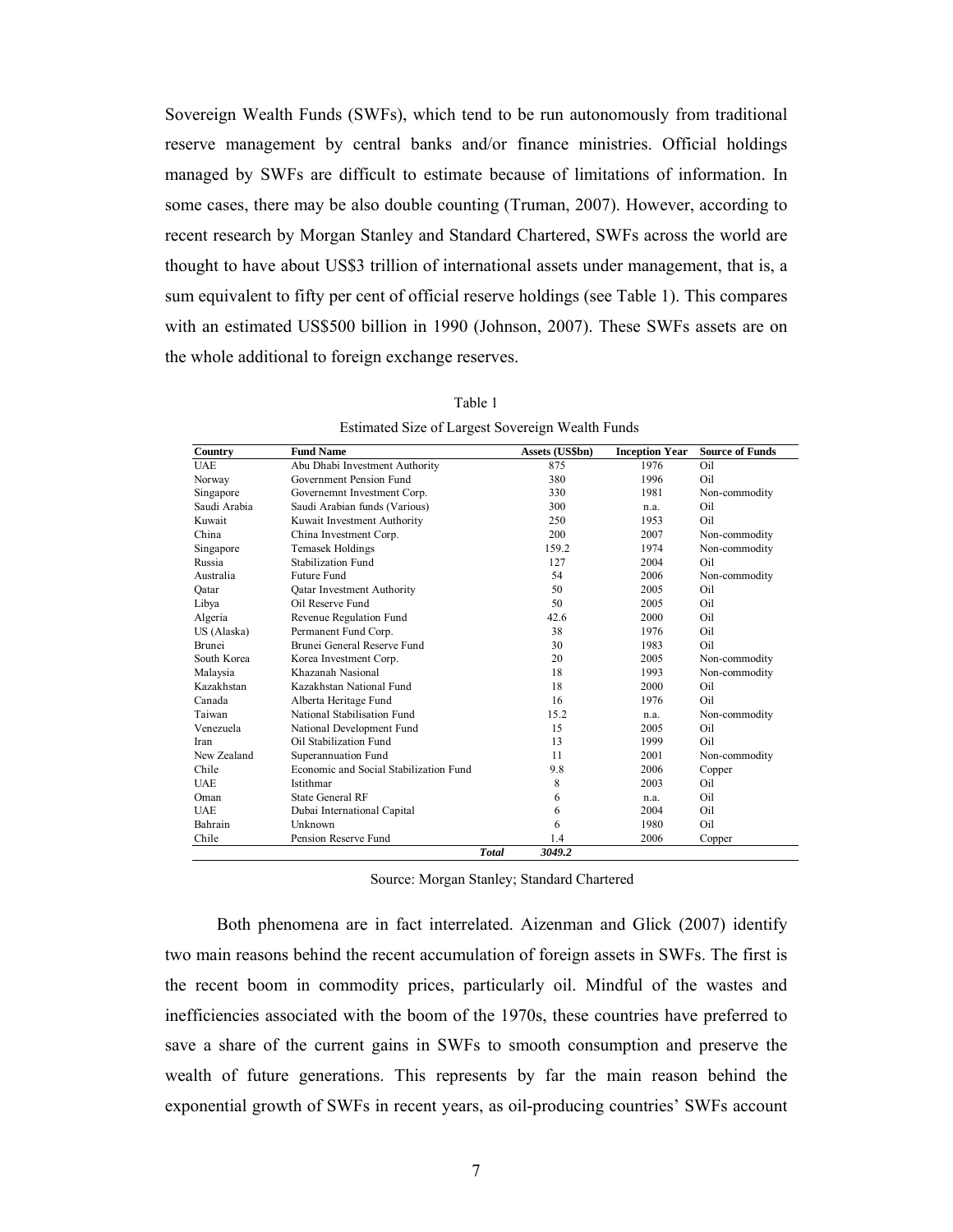for nearly three-quarters of total assets under management by these funds. At end-October 2007 oil-exporting countries managed an estimated US\$2.2 trillion of SWFs. Of these, about US\$1.5 trillion are related to SWFs of countries of the Gulf Cooperation Council, and "[w]ith oil at or above \$90, the future size and market impact of the large gulf funds is hard to overstate" (Setser and Ziemba, 2007).

A second reason for the development of SWFs advanced by Aizenman and Glick (2007) is, as mentioned in other parts of the paper, the hoarding of international assets by non-commodity-exporting countries which are running persistent current account surpluses. Some countries seem to have more reserves than needed for precautionary motives, and have transferred part of them to special investment vehicles to maximize their returns. This is the case of East Asian countries, which have combined SWFs in excess of US\$740 billion, to be added to more than US\$2.2 trillion of foreign exchange reserves.

While they have been a recurring subject on the headlines in the past few months, SWFs are not new, especially in countries rich in natural resources. SWFs have existed at least since the 1950s, when they were established in Kuwait in 1953 and in the Pacific Island of Kiribati three years later (The Economist, 2008). In the 1970s, many oil-exporting countries, particularly in the Middle East, followed suit, establishing their own SWFs. Recently, SWFs have gained prominence to coincide with the large current account surpluses run by commodity-based developing countries as well as noncommodity exporting countries, particularly (but not only) in East Asia. According to some estimates, SWFs are likely to grow as much as to reach US\$10-12 trillion within the next five to seven years (Johnson, 2007; Jen, 2007).

There is no universal and generally agreed-upon definition of SWFs. However, they can be usefully defined as dedicated government-owned investment vehicles, funded by foreign exchange surpluses, which manage those assets separately from official reserves (Lowery, 2007) and invest them with a buy-and-hold perspective (IMF, 2007). A narrower definition focuses on those government assets that are managed only to increase the wealth of a state, targeting high-risk, high-return assets (Kimmitt, 2008). Based on the source of funding, SWFs can be divided into commodity-based funds, which are established through the receipts from commodity exports owned or taxed by the government; and non-commodity-based funds (Lowery, 2007).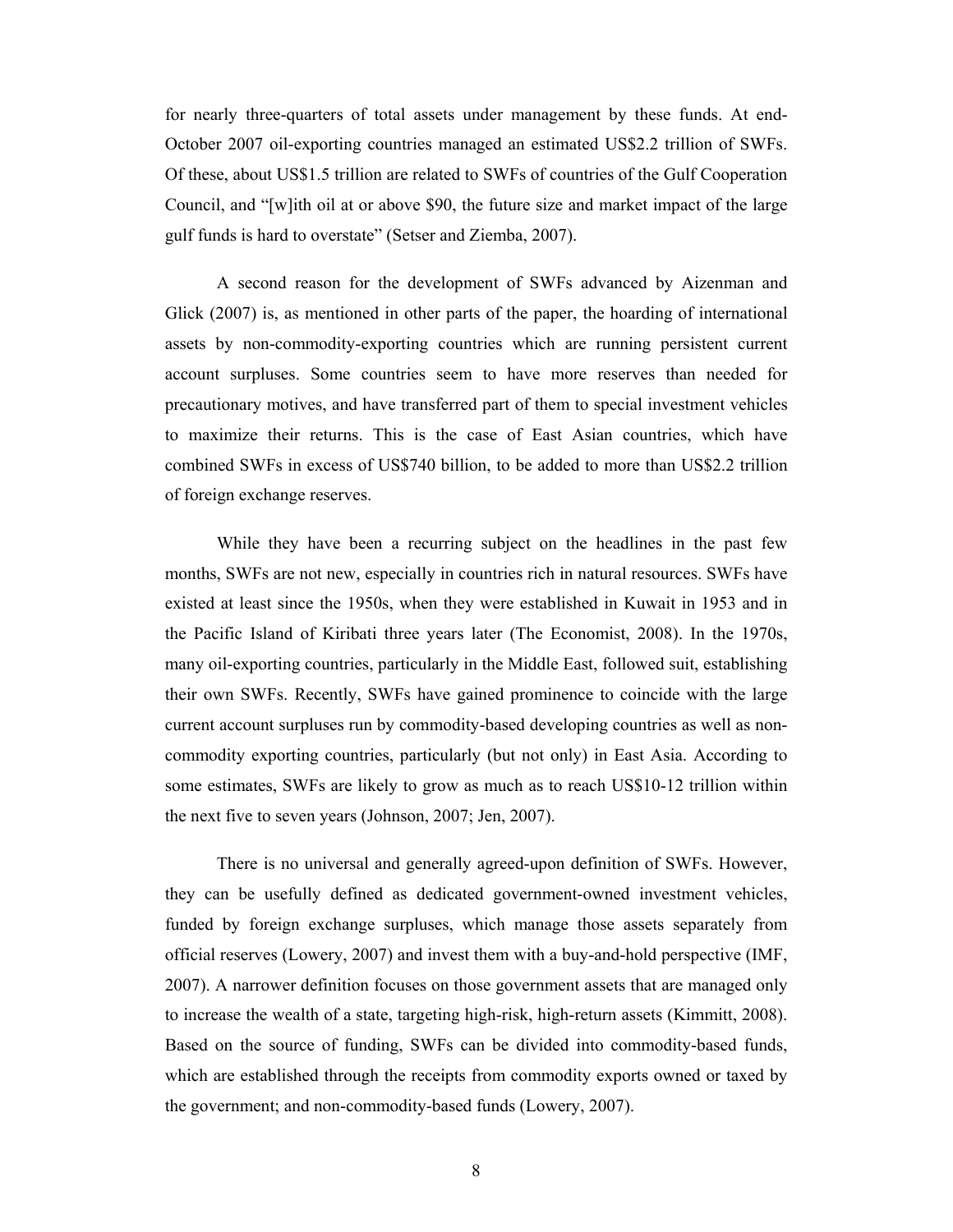Regarding their purposes, SWFs can be broadly categorized into two main types: savings and stabilization funds. Savings funds are intended as permanent funds and are generally associated with non-renewable natural resources. They create a store of wealth for future generations so that they can benefit from the resources after their depletion. They build on economic theory which implies that part of non-renewable resources should be saved to smooth the country's inter-temporal consumption, in ways similar to individuals who save both for their retirement and to leave an inheritance to their children. A stabilization fund is a mechanism designed to reduce the impact of volatile fiscal revenues and/or foreign exchange receipts, linked to the pro-cyclical pattern of export prices or volumes. Stabilization funds often take the form of contingent funds, which accumulate resources when government revenues or the price of exports is high (above some threshold) and pay when they are low.

A third category, sometimes mentioned separately (Davis et al., 2003) is a financing fund, whose operational rules are explicitly designed so it effectively absorbs a budget surplus or funds an overall budget deficit. An example is the Norwegian Fund, where the budget has to transfer to the fund revenues if the budget is in overall surplus; if the budget is in deficit, the latter is financed by the fund. A fourth category could be development funds, which allocate resources for funding priority socio-economic projects, such as infrastructure. If we assume that, almost by definition, SWFs invest abroad, such development funds could, for example, invest in infrastructure and other projects in neighboring countries, possibly benefiting the source country through increased. This could be done bilaterally or through regional and sub-regional development banks.

In practice, SWFs may have different purposes based on the source of funding. For example, Kimmitt (2008) notes that, while commodity-based funds are prone to multiple and changing objectives, including fiscal revenue stabilization and sterilisation of foreign currency inflows, non-commodity-based funds are more commonly used to make stand-alone investments when a county has accumulated reserves in excess of the "optimal" level.

The joint effects of the accumulation of foreign exchange reserves and the rise of SWFs raise important policy issues, of both domestic and international character. At the domestic level, SWFs pose important questions on their role in helping achieve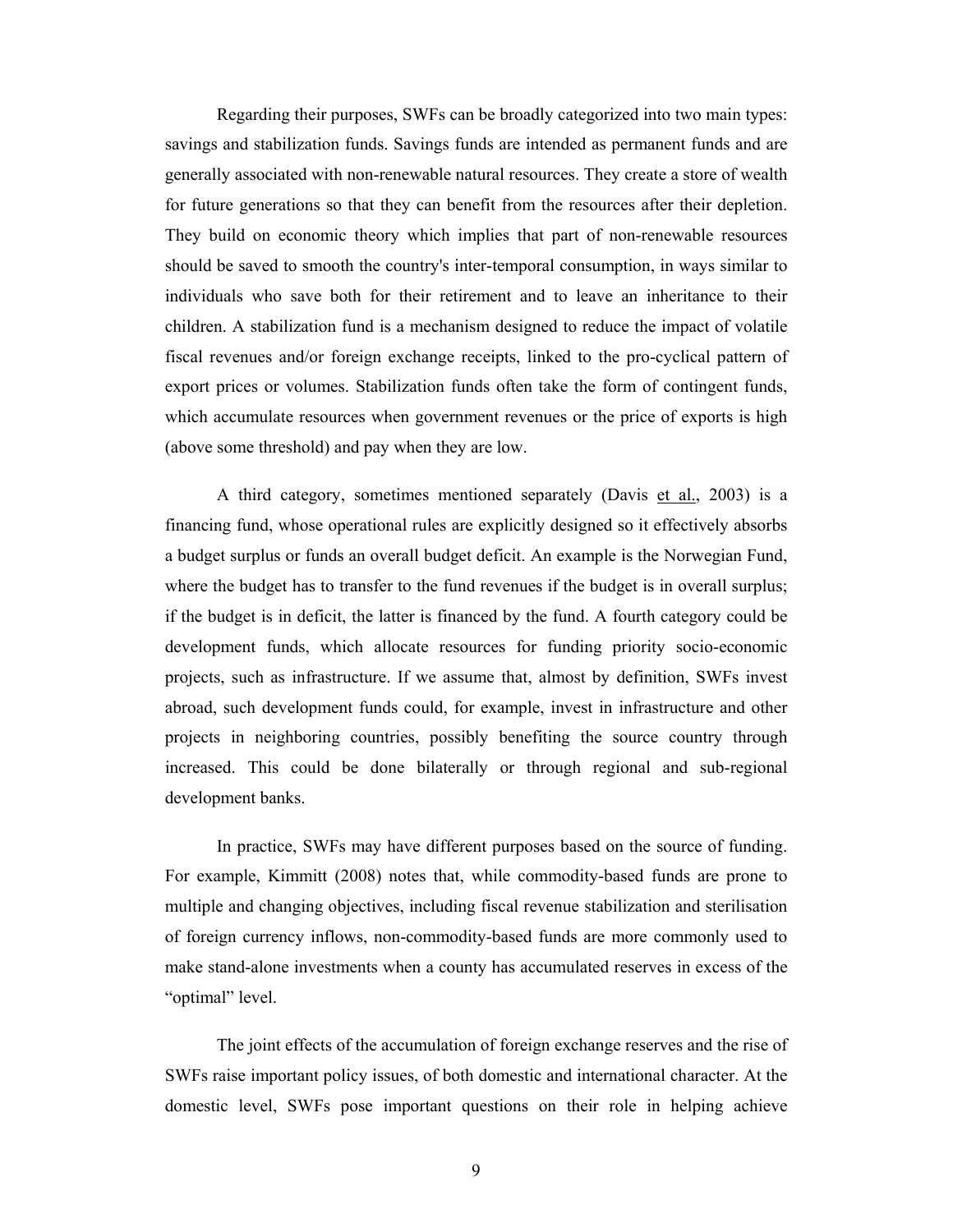macroeconomic policy goals and the criteria used to allocate their resources. At an international level, questions arise as to the impact of SWFs' asset allocation and strategic investments on international financial stability. The first area has been recently investigated by Le Borgne and Medas (2007) for very small countries in the Pacific Islands. They find that SWFs, if well designed and integrated with the general budget, may be useful instruments to support a sound fiscal framework. The second area of exploration  $-i.e.,$  the international financial stability implications—has attracted much more interest.<sup>1</sup> Sections III and IV explore the first issue, whereas Section V explore the second.

#### **III. THE RATIONALE FOR RESERVE ACCUMULATION**

 The accumulation of foreign exchange reserves by developing countries has given rise to a large body of literature that tries to explain the rationale for such accumulation. Such rationale is usually found in either one of two explanations: the "competitiveness" (or, in more pejorative terms, "mercantilist") and the "self insurance" motives.

The first has been emphasized by the literature on the "second Bretton Woods" (see Dooley, Folkerts-Landau and Garber, 2003). This school of thought contends that efforts by Asian countries to maintain or enhance export competitiveness in the context of an export-led growth model has led them to run massive current account surpluses, the main counterpart of which is, at the world level, the US deficit. According to this point of view, the economic benefits of stable and weak exchange rates exceed, for the Asian countries, the costs of reserve accumulation. In turn, the persistent accumulation of dollar reserves by central banks allows the United States to rely on domestic demand to drive its economic growth.

 Furthermore, the lack of coordination mechanisms among economies may have led to competitive interventions in the foreign exchange market by East Asian countries. Indeed, a few years ago, Sakakibara (2003) built an argument for financial cooperation among East Asian economies along these lines. A major problem in this regard is that competitive interventions reduce the benefits of interventions in foreign exchange markets by each individual country, transforming what from each country's perspective

 $\overline{a}$ 

<sup>&</sup>lt;sup>1</sup> See, for example, Devlin and Brummitt (2007), Lowery (2007) and Truman (2007).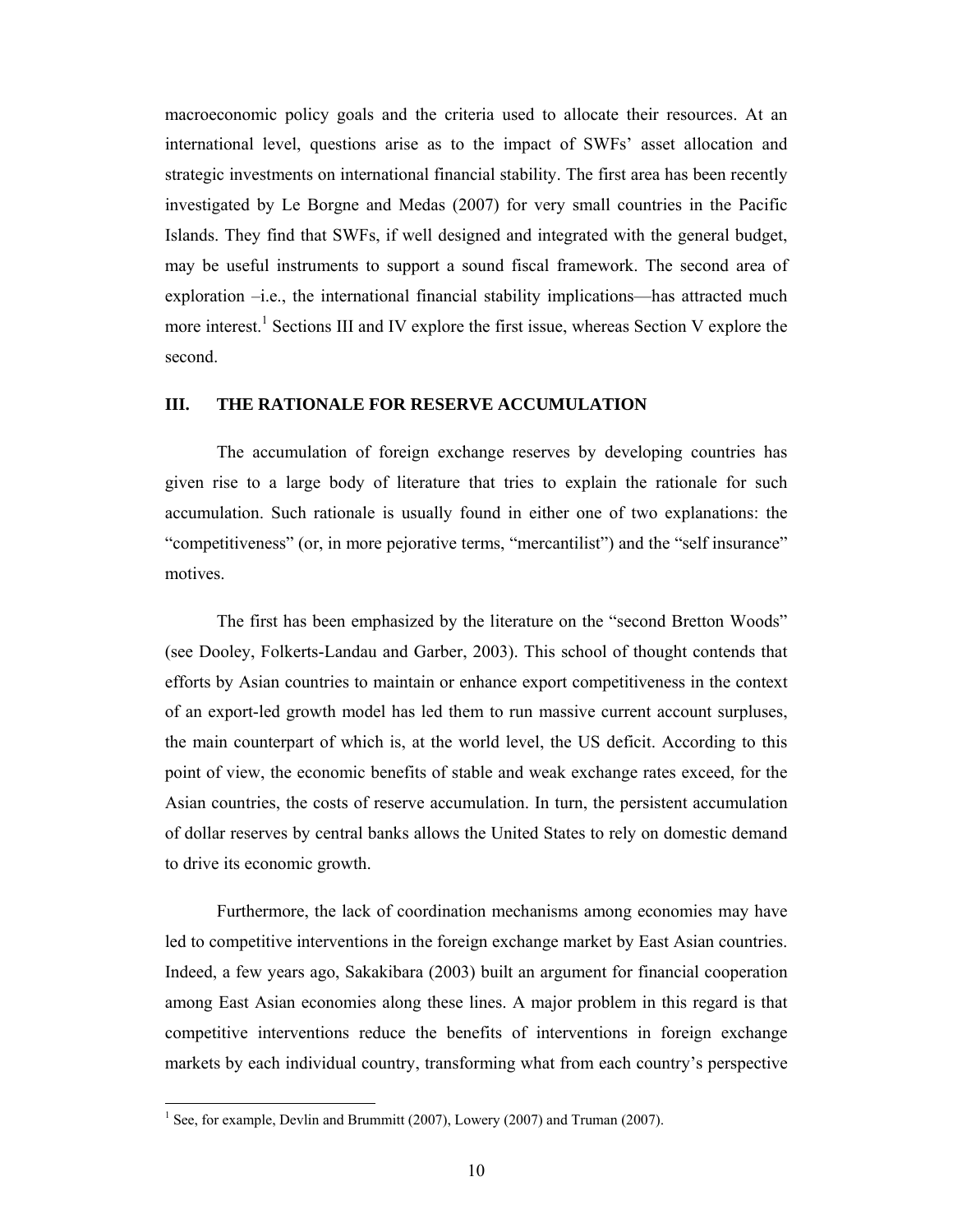is a "beggar-thy-neighbor" policy (increase competitiveness vis-à-vis neighbors) into a "beggar-yourself" policy (costly accumulation of an excessive amount of reserves). Hence the potential benefits from cooperation.

 However, although the "competitiveness" motives of foreign exchange reserve accumulation, as well as the absence of appropriate coordination mechanisms for exchange rate policies in export-led economies may be part of the explanation, the recent literature comes definitely in favor of "self-insurance" as the main motive for foreign exchange reserve accumulation.

Indeed, there is clear evidence that the large accumulation of developing countries' foreign exchange reserves started after the series of large and costly crisis, particularly the Asian one. It was, therefore, a rational response of each individual country to self insure against the risks of deep financial integration, particularly the growing exposure to financial instability. For many countries, reducing such risks also included avoiding IMF programs and their associated conditionality, which several countries, particularly in East Asia, regarded as extremely intrusive of national policy autonomy.

Furthermore, the growing literature on this subject has concluded that the risks associated with financial integration go much beyond those that were seen as relevant in the past. In particular, the motive for self insurance against crises goes beyond the Greenspan-Guidotti rule that argues that countries should keep foreign exchange reserves at least equivalent to short term liabilities, as the risks associated with capital account liberalization are broader than those generated by the volatility of short-term capital flows. Furthermore, it must be emphasized that the associated instability, real or potential, comes not just from foreign capital flows but also from domestic financial and non-financial agents, who incur in capital flight during crises and repatriation during booms. Therefore, the resulting precautionary demand would seem to require that a proportion of *total* external liabilities should be kept as reserves, with that proportion increasing the more open the capital account is (Ocampo, 2007a; Wyplosz, 2007). The two views can be reconciled by recognizing that such precautionary demand should be higher, in any case, if the proportion of short term or more easily reversible capital flows is higher.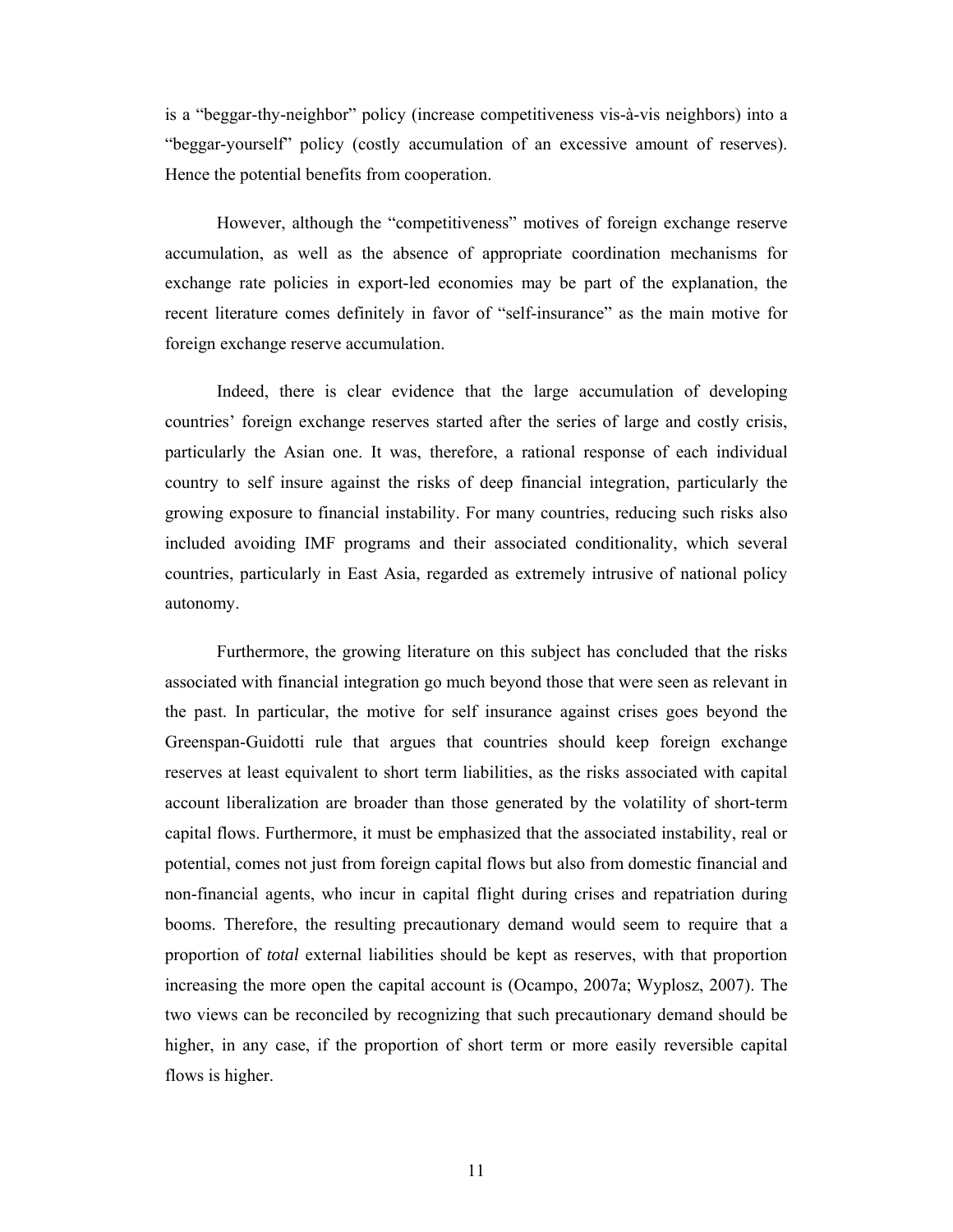This conclusion seems clearly consistent with the practice of developing countries. In a careful empirical investigation, Obstfeld et al. (2007) show a statistically robust and economically significant correlation of reserve levels with financial openness and financial development (proxied by M2/GDP), with the relevance of the latter variable increasing since the 1990s, and especially since the Asian crisis. Though they also find that other variables play a role, such as exchange rate policy and openness to trade (but, interestingly, not short term debt), they emphasize that the key to understanding the evolution of reserves, especially in recent years, is the inclusion of measures of financial openness and financial development into the analysis.

Thus, the spread of financial globalization to developing countries, reflected in their greater financial openness, and the growth of banking systems and financial markets, explain much of the increase in foreign exchange reserves of these countries. Interestingly, there seems to be a long tradition in economic policy for this point of view, as the British economist Henry Thornton argued already in 1802 that reserves were not only important to meet fluctuations in the trade balance, but to head off or respond to "drains" that could happen via the banking system in periods of great and sudden fright, leading to what today would be called capital flight.

An important and interesting question posed by Aizenmann (2007) and Rodrik (2006), among others, is why developing countries protected themselves from financial instability by increasing reserves rather than by reducing financial integration – introducing, for example, prudential capital account regulations. Indeed, as Ocampo (2007a) has argued, "self-insurance" and its associated costs destroy, in a sense, the rationale for capital inflows in the first place, which is to transfer resources from rich to poorer countries. It also implies that the justification of capital account liberalization as a means to diversify risks is clearly insufficient.

 The choice of self insurance over some "sand in the wheals" of international capital flows is a puzzle given the growing body of literature, including from the IMF (see Prasad et al., 2003 and Prasad, 2006, among many others), which provide empirical evidence that the costs of financial crises has been very high whereas the gains of financial integration are not as high as expected, because capital flows tend not to smooth consumption in emerging countries as had been predicted by orthodox theoretical frameworks. It is also a puzzle because the parallel accumulation of reserves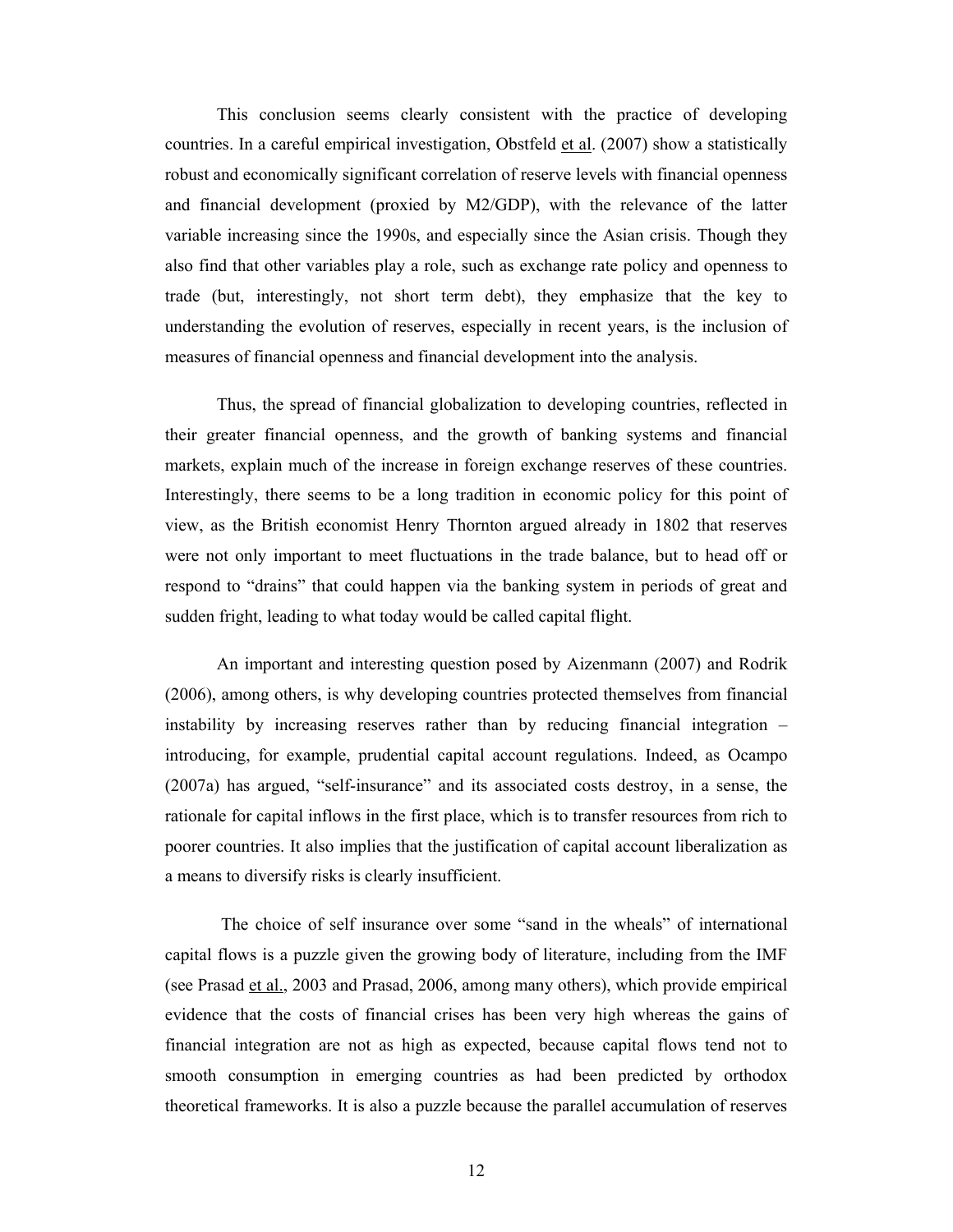and external liabilities involved in "self insurance" generate two types of costs. First, it implies that costly liabilities have as a counterpart lower yielding assets. Secondly, it may force authorities to sterilize the accumulated reserves to avoid an excessive expansion of the domestic money supply, but such policy has quasi-fiscal costs, particularly in countries with high domestic interest rates.

In this regard, it is useful to recall that countries that have liberalized their capital account less or more slowly (for example India and China) or have introduced precautionary regulations on the capital account (e.g., Chile and Malaysia) have been far less prone to crises and their massive costs. Therefore, prudential capital account regulations could reduce the costs of self insurance. Also, there may be other, less costly forms of self insurance. One example is the use of hedging techniques to neutralize potential terms of trade volatility, as well as the tendency of capital flow volatility to accentuate pro-cyclical swings in the availability of foreign exchange. Another example could be the use of new counter-cyclical external debt instruments for external borrowing, such as GDP-linked bonds, which could reduce debt service in bad times and increase it in good times

As Rodrik (2006) argues, one reason why countries increased their foreign exchange reserves and did not diminish their external exposure using prudential capital account regulations may relate to the fact that controls on short term capital flows hurt powerful financial interests. Another partial explanation seems to be that financial integration is (or is perceived to be) inevitably linked to trade integration. A third, and perhaps most important explanation, is the perception (as well, as possibly, the reality) that it is difficult, for practical reasons (compounded, no doubt, with ideological ones), to significantly diminish vulnerability to massive capital outflows in the current international financial system. These outflows can include not only short-term debt but also outflows that result from decisions by "long-term" investors, such as FDI ones, who hedge their position via derivatives in a pro-cyclical way (Dodd and Griffith-Jones, 2006). Foreign investors may also use more traditional practices that have similar effects, and which may have been enhanced in recent years, such as substituting domestic for foreign short-term debts, or vice-versa, depending on exchange rate expectations. Purely speculative flows (e.g., the carry trade), particularly in nontransparent and often unregulated instruments (over the counter derivatives) add further elements of pro-cyclicality to capital flows and exchange rates that are difficult to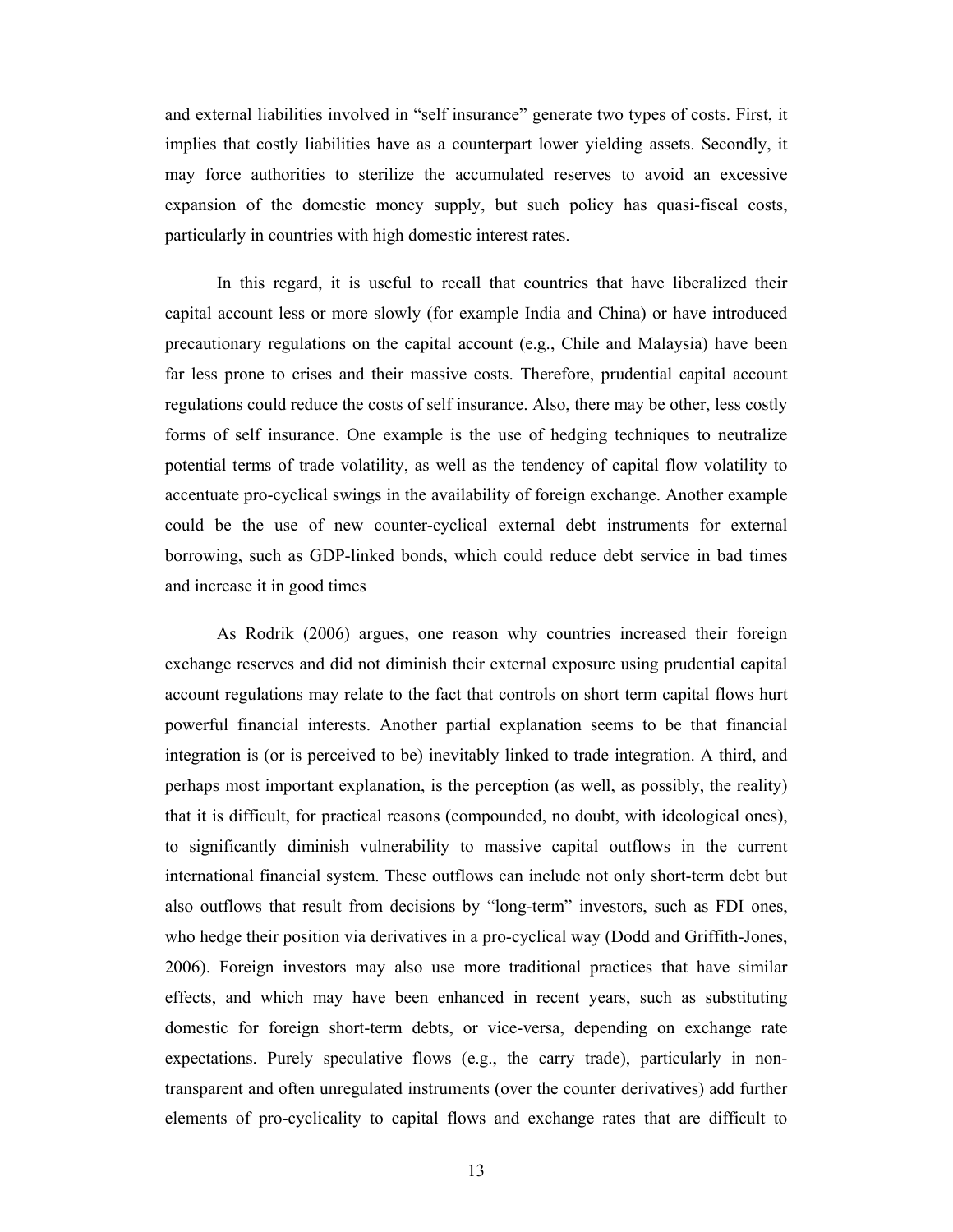control at the national level. As noticed, capital flight and repatriation by domestic agents add to such pro-cyclical behavior.

Interestingly, the current turbulence in the developed world could lead to regulations in the rich world and globally that could facilitate greater control of speculative flows in and out of developing countries and thus reduce the need to accumulate reserves for self-insurance purposes. It is important for developing countries to participate actively in the undergoing debate on post sub-prime crisis regulations and carefully monitor its results and implications for their own regulations.

Both motives for accumulating foreign exchange reserves by developing countries are associated with the attempt to mitigate the volatility of exchange rates caused by terms of trade shocks and the vulnerability due to financial openness. Aizenmann and Riera-Crichton (2006) found that accumulating foreign exchange reserves mitigates the real exchange rate effects of term of trade shocks, and that this mitigation is especially important for exporters of natural resources. On average, natural resource dependence doubles both the impact of terms of trade shocks on the real exchange rate and the mitigation associated with accumulating foreign exchange reserves. This is very relevant for developing countries as there is growing empirical evidence that mitigating real exchange rate volatility increases growth. Aghion et al. (2006), for example, provide empirical evidence that exchange rate volatility reduces growth. Furthermore, higher international reserves/GDP increases the ability of smoothing adjustment to shocks, which is optimal in an open economy, in the framework of the permanent income hypothesis (Aizenmann, 2006).

There is also an emerging literature that tries to model the "optimal" level of reserves. Perhaps the most interesting is that developed by Jeanne and Rancierere (2007). This model has one possible limitation from our perspective, in that it focuses on sudden stops; however, the probability of a sudden stop is shown to increase with the degree of international financial integration, which makes the model consistent with our analysis.

The Jeanne and Ranciere formula calculates optimal levels of reserves as being higher the larger the output cost of a sudden stop, the higher the probability of such a sudden stop, the lower the cost of holding reserves and the greater risk aversion is. It is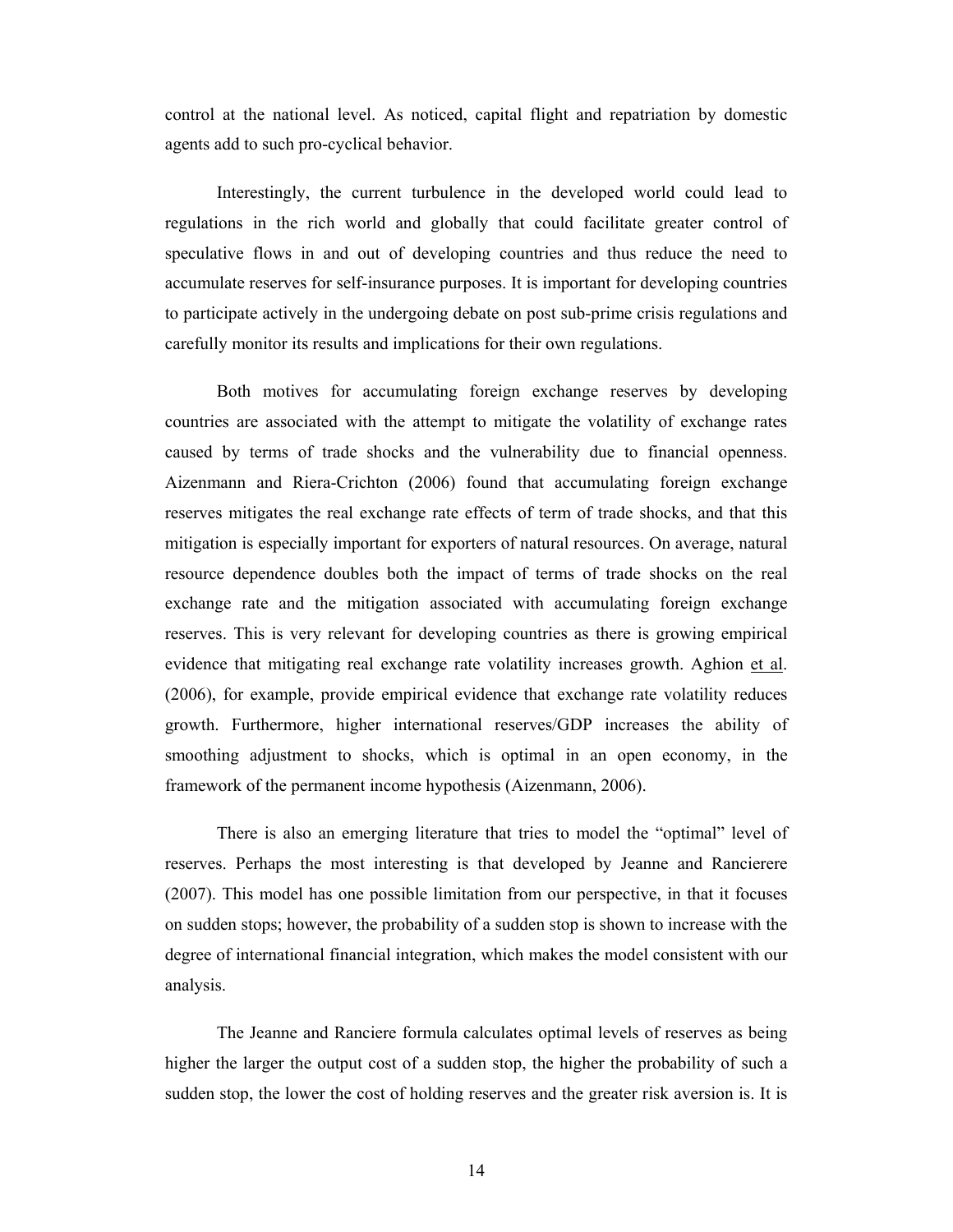therefore more complete than the Greenspan-Guidotti rule, which may explain why the Jeanne and Ranciere model seems to predict better the actual level of reserves than does the alternative rule of thumb.

Regional calculations for optimal levels of reserves since the 1990s by Jeanne and Ranciere show that actual levels of reserves are quite similar to such optimal levels for Latin America. For Asia, this is also true until 1997. However, the estimates of these authors as well as those of Obstfeld  $et al.$  (2007) indicate that the accumulation of</u> reserves in Asian countries since the late 1990s, but especially since 2004 seems excessive. One explanation for this could be that the likelihood of a catastrophic financial crisis, which though being fairly small would imply very negative effects, may lead to an overcautious attitude by developing countries to avoid it, leading to excessive reserves (Noyer, 2007). Along the lines that were mentioned at the beginning of this section, some coordination failure among countries following an export-led model may also be in place.

It is also true that countries with lower costs of sterilization –linked to lower interest rates, often related to some level of financial repression, as is the case of China (Ginberg, et. al, 2005)—may have an advantage in this competitive accumulation of reserves. This may oblige countries like Korea to accumulate reserve to avoid further erosion of competitiveness. It has been argued (for example, by Noyer, 2007) that, in the context of great regional trade interdependence, such behavior creates possible trade tensions. This could pose the danger, both regionally and internationally of a costly rise in protectionism.

Two caveats seem relevant in this regard, however. First, though low interest rates in China facilitate significantly accumulation of foreign exchange reserves by reducing the costs of sterilizing such reserves, low interest rates also reduce the profitability of Chinese banks (Yong, Yong Ding, 2007). Paradoxically this has required using part of the Chinese reserves to clean up their banks' balance sheets. Furthermore, one potential use, and additional justification for large reserves, is that these could be used in the highly unlikely, but always possible, occurrence of a major bank run in China.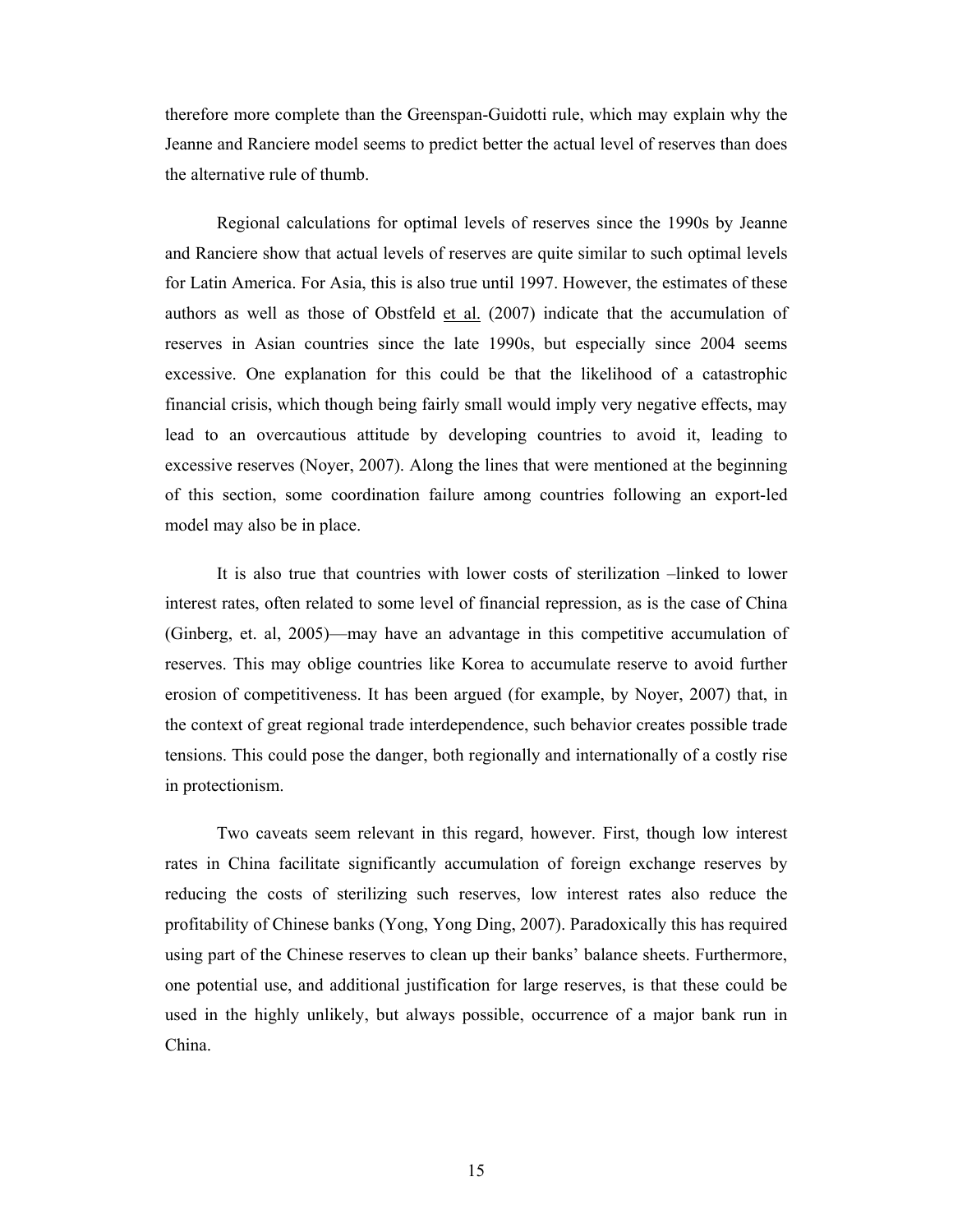#### **IV. A BROADER FRAMEWORK**

#### A. Recollecting useful identities

Although the literature on foreign exchange reserves discussed in the previous section has served to illustrate some of the determinants of foreign exchange asset accumulation by developing countries, it is incomplete for the analysis of SWFs for two major reasons. First of all, it does not clearly differentiate the rationale associated with the management of current account vs. capital account surpluses, an issue which is critical for SWFs, as we will see. Secondly, it does not clearly differentiate between structural vs. cyclical factors resulting in either type of surpluses. A sub-theme in the analysis of cyclical factors is fluctuations in commodity prices.

The importance of differentiating the current vs. the capital account comes clearly from recalling the basic macroeconomic identity of an open economy:

$$
(1) \qquad \Delta R - \Delta F = X - M = S - I
$$

 $\overline{a}$ 

Here  $\Delta R$  represents the accumulation of foreign exchange reserves<sup>2</sup> (which in this context could be thought to include also the accumulation of resources in SWFs), ∆F are net external capital flows,  $X - M$  is the current account surplus, and  $S - I$  the savings surplus. To the extent that reserve accumulation merely reflects additional external financing, there is no net transfer of resources or, what is equivalent, no net accumulation of wealth in foreign exchange assets. Such accumulation can only take place when there is net savings or, what is equivalent, a current account surplus. The existence of a current account surplus is therefore critical. If there is no surplus –or, even worse, there is actually a current account deficit— the accumulation of foreign exchange assets (a positive  $\Delta R$ ) can only be seen as the counterpart of capital flows. Another way of expressing it is that when the counterpart of reserves is net capital flows and not a current account surplus, the former are merely "borrowed reserves"

 If we consolidate the real and monetary accounts, the identity can also be written as:

<sup>&</sup>lt;sup>2</sup> So, we express it with the "normal" sign (a positive  $\Delta R$  is an <u>accumulation</u> of foreign exchange reserves), not that which comes in balance of payments accounting, where a negative ∆R reflects the accumulation of reserves –or, what is equivalent, the absorption of a balance of payments surplus.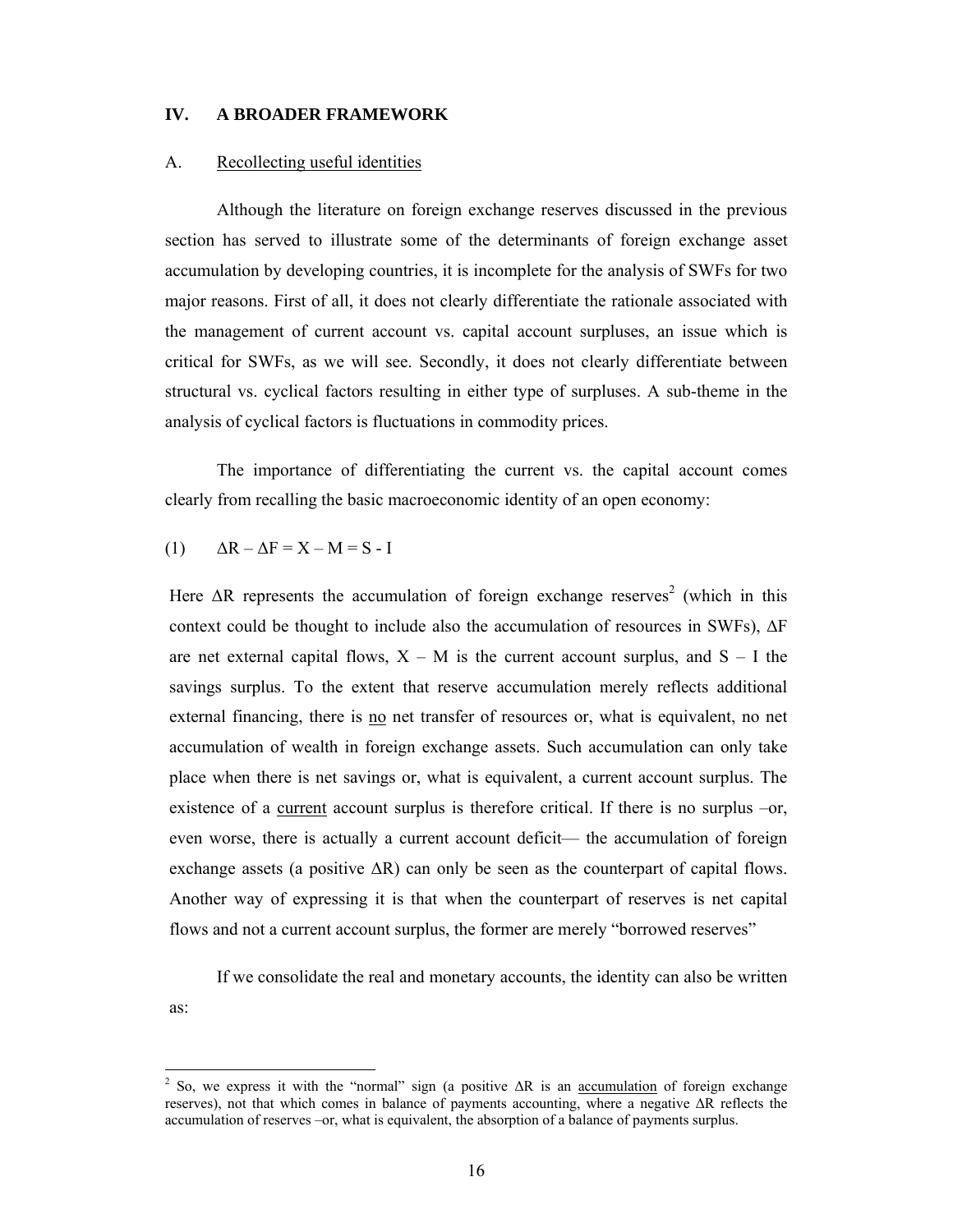#### (2)  $S - I = \Delta M - \Delta L - \Delta F$

 $\overline{a}$ 

where M is broad money and L is lending by the domestic banking system.<sup>3</sup> So, in order to accumulate net foreign exchange assets, capital flows must not be reflected in the creation of net domestic monetary assets (broad money less domestic lending). If they are, capital flows are merely the way to finance the additional domestic monetary assets, and we can talk of a "borrowed money supply".

 When understanding the rationale for SWFs, it is therefore important to start with the current account, as well as the underlying reasons for a current account surplus. If there is no current account surplus, it is difficult to rationalize the creation of SWFs. Indeed, were a SWF merely created on the basis of "borrowed reserves" –or, more broadly, "borrowed money"—we can think of it really as a form of financial intermediation, as it would not involve really the management of net foreign exchange assets. As we will see, the creation of a development bank or fund, or the accumulation of such borrowed funds in a regional or sub-regional development bank, could make sense under those circumstances, but not a SWF as such.

#### B. The motivations for the accumulation of foreign exchange assets

Based on these preliminary considerations, we can differentiate four major motives for the accumulation of net foreign exchange assets.

 The first can be called the wealth substitution motive. In this case, there is a current account surplus that results from the exploitation of an non-renewable natural resource. We can think of this case as the transformation of an illiquid natural resource asset into net foreign exchange assets, which may be more or less liquid. As countries exploiting non-renewable natural resources generally have negative net investments, if the depletion of the resource is accounted for (Heal, 2006), a partial substitution of assets is the general pattern. Note that if there is no current account surplus, the natural resource would be transformed into domestic investment or merely consumed.

There are, therefore, several factors that must be taken into consideration in this case. The first is that it may make sense to leave the resources under ground,

 $3$  The "monies" included under M must obviously involve the same agents that intermediate the lending included as L.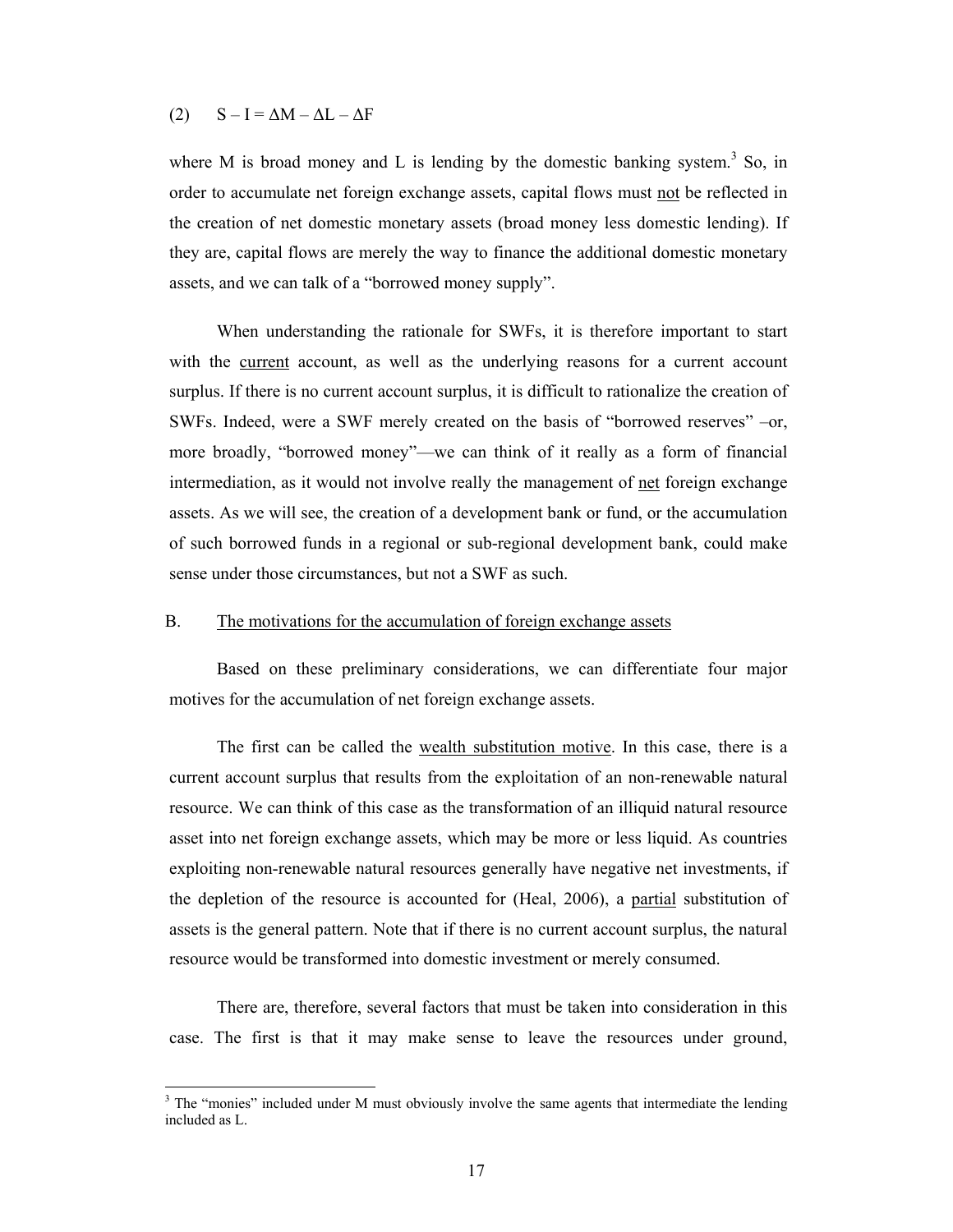particularly when the revenues it generates are merely consumed. If they are invested, the crucial question is the relation between the marginal profitability of the associated investments vs. the expected increase in the value of the natural resource.<sup>4</sup> Domestic investment of the resource makes sense to the extent that it leads to accumulation of capital assets that result in sustainable long-term growth, particularly by diversifying the productive base of the domestic economy. Of course, if the resource is merely consumed (rentism), the crucial question is the inter-temporal time preference, as well as guaranteeing a smooth trajectory of consumption. The latter is, of course, essential from the point of view of inter-generational equity, but equity considerations also affect the social rate of time preference.

A major problem in relation with these decisions is the political economy pressures that may result in the excessive consumption of the natural resource today or over-investments in infrastructure and "diversification" activities that may have low marginal social benefits. One case in point is, for example, the policy of "sowing the oil" of Venezuela in the 1970s, that led to the development of excessively capitalintensive sectors that experienced serious difficulties or rendered few benefits in the following decades. Some of the current diversification policies of the Gulf countries into financial services or tourism may perhaps be classified under this category.

A second issue is related to the "Dutch disease" literature, and may be seen as the policy decision to use the revenues associated with the exploitation of the natural resource to accumulate foreign exchange assets vs. domestic spending. The crucial question here is that the domestic use of the revenues would be generally reflected in a real exchange rate appreciation that may accelerate growth in non-tradable activities but has adverse effects on other tradable sectors. If there are dynamic economies of scale associated with learning (productive experience today increases productivity in the associated activities) or with building commercial networks (exporting today builds the commercial contacts and reputation of domestic producers in foreign markets), long-term growth may be adversely affected (see Krugman, 1987, in relation to the effects of the loss of production experience). This may be thought as a case in which the exploitation of the natural resource actually reduces productive sector diversification (of tradable goods and services), leading to growth patterns that are

 $\overline{a}$ 

<sup>&</sup>lt;sup>4</sup> Note that if technical change is expected to reduce the demand for the resource, it may make sense to exploit it today. Chilean nitrates are one case in point.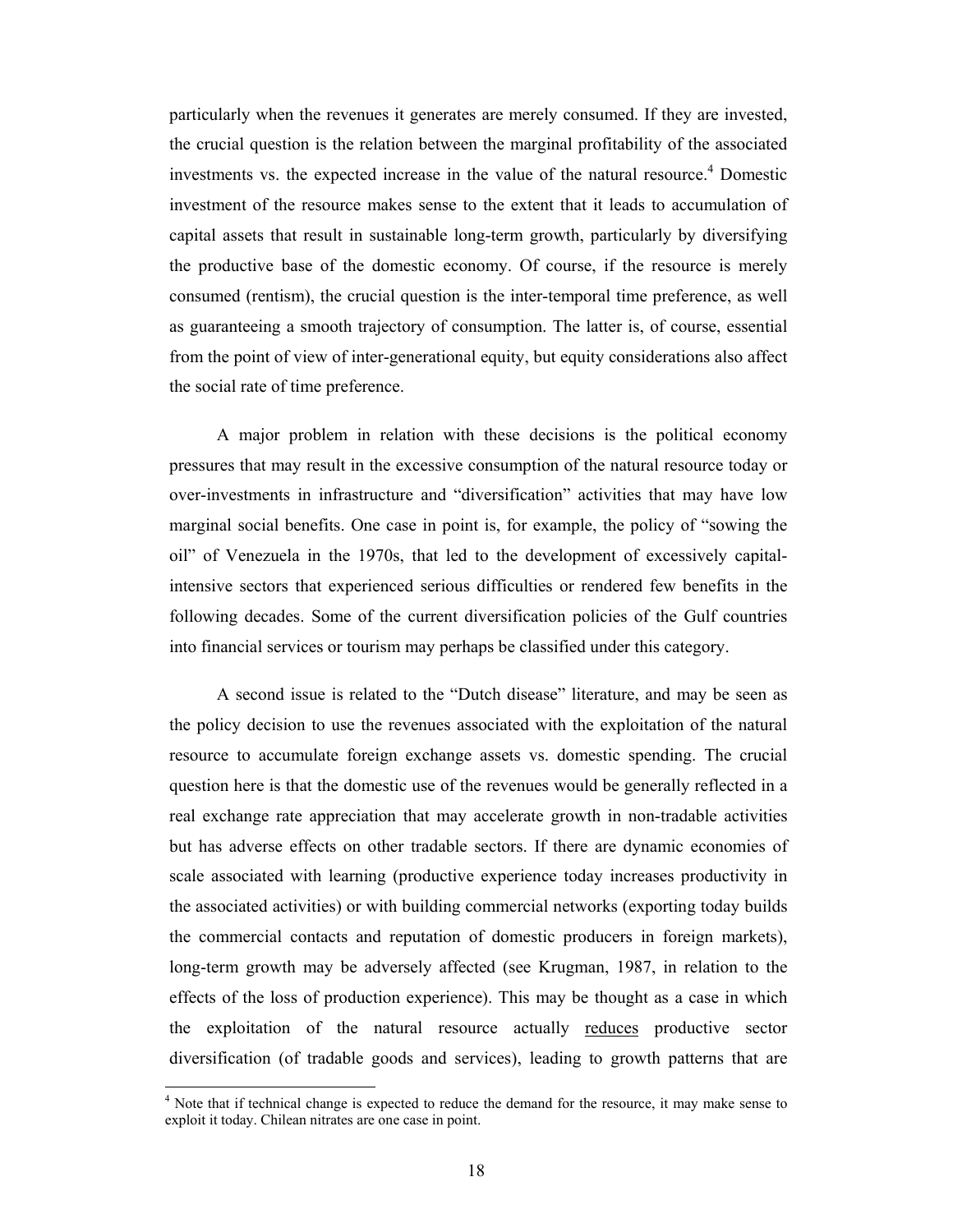unsustainable once the natural resource is exhausted (or, if mixed with the cyclical issues analyzed below, once the price boom is over). So, in this case, the long-term effects of exploiting the natural resource may also be counter-productive.

Both the decision to exploit or leave the resource under ground, and to allocate the associated revenues between the accumulation of financial assets and domestic spending with more immediate development effects should vary by countries' level of income (Sachs, 2007). Whereas a rich country like Norway rightly may privilege more very long term savings, a middle or, even more, a low income country may maximize welfare by devoting part of the resources to investment with relatively quick development impact. Dutch disease issues may, however, be relatively more important for developing countries.

Note that if the decision is made to accumulate net foreign exchange assets, the crucial question goes back to the comparison of the profitability of these investments vs. the expected increase in the value of the resource. If the political economy leads to risk aversion in those investments, profitability would be low, and it could make sense again to just leave the resource under ground. Risky investments lead, in turn, to questions regarding evaluation criteria (see below), and both lead to questions of transparency.

A second motive could be called the resilient surplus motive (with the surplus referring to the current account). The term "structural" could also be used, if we borrow from the Latin American literature of the 1950s (where it was applied to deficits rather than surpluses) or from the two gap literature that followed.<sup>5</sup> The issue here is the tendency of some non-natural resource based economies to run current account surpluses that are fairly resilient to growth and even to exchange rate appreciation. Depending on the theoretical preferences for which side of identity (1) one prefers to look at, it may be seen as a case of "over-competitiveness" in the production of tradable goods and services, which may be seen as a case of explicit exchange rate undervaluation, as emphasized by the "second Bretton Woods" literature, or a structural saving surplus associated commonly with high levels of savings. Since the cases we

 $\overline{a}$ 

<sup>5</sup> Interestingly, the change from foreign exchange constraints to "structural" foreign exchange surpluses has obviously major implications for development thinking, which are only partly analyzed in this paper.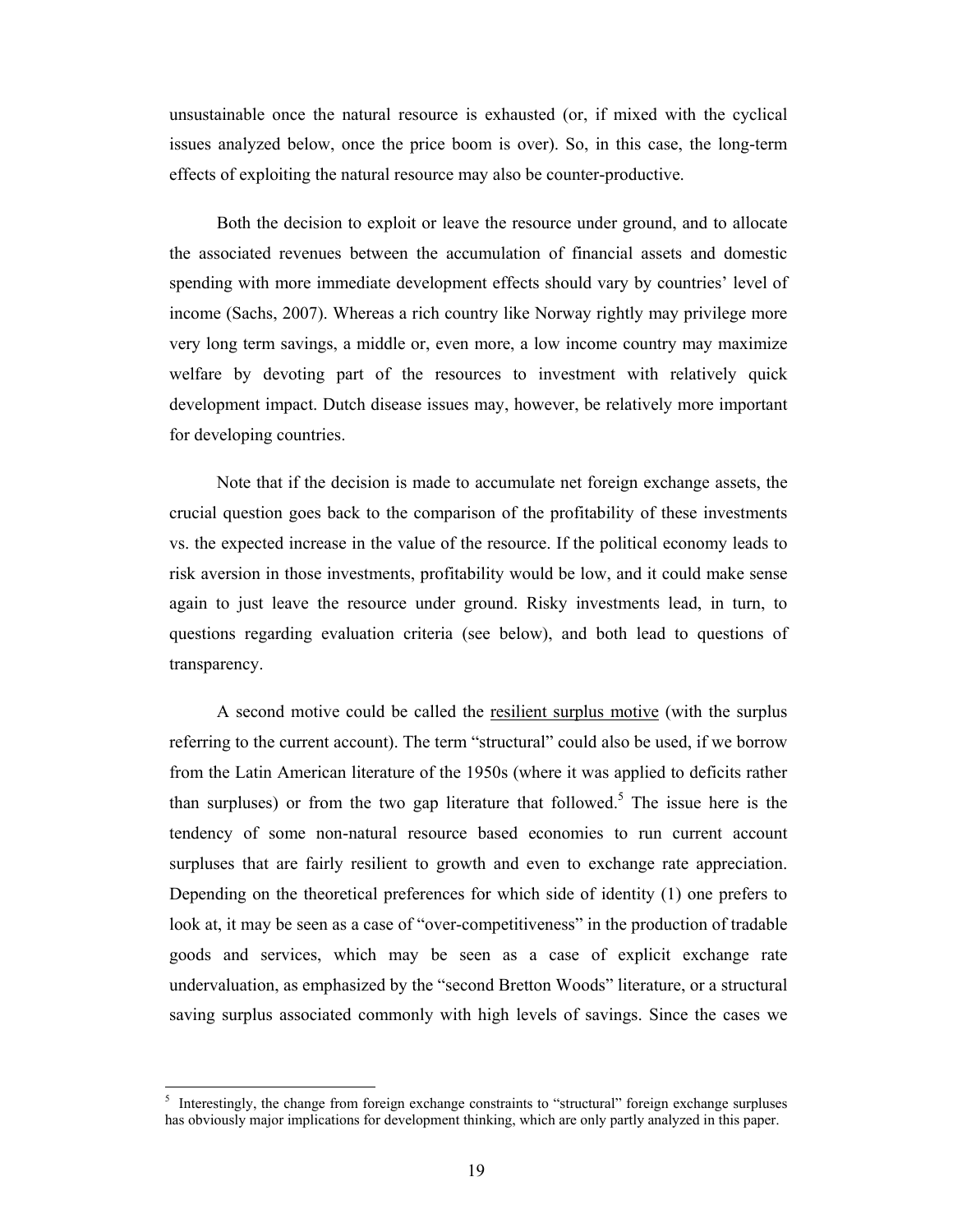can think of situations of this type are all East Asian, perhaps high savings rates are the real determinant factor.

Indeed, the interpretation that the source of such "resilient surplus" is the undervaluation of the domestic currency may some times be correct but it can also be problematic. The point is that there may no "equilibrium" exchange rate that eliminates the surplus because of the many macroeconomic links between the exchange rate, economic activity and the domestic financial system. A strong appreciation of the exchange rate may directly reduce the current account surplus, but it may also generate (generally with a lag) adverse effects on domestic economic activity or on the domestic financial system that may tend to further increase the surplus, by generating a recession that reduces import demand, inducing higher savings or generating a domestic asset bubble that eventually busts. Japan is the best example: after the massive appreciation of the 1980s, the surplus was not eliminated. One explanation is that the massive appreciation led to the domestic financial crises and long-term stagnation that plagued Japan during the 1990s and into the 2000s. A similar explanation has been used by some authors to analyze the Chinese situation today and to claim that a massive sudden appreciation of the Yuan does not make sense (Genberg et al., 2005). Indeed, this argument may be behind the preference of Chinese policy makers for a gradual appreciation of the exchange rate.

The third may be called the counter-cyclical motive. We must differentiate, however, between two entirely different situations. The first case relates to cyclical swings in real exports (volumes) associated with foreign business cycles (global or of the relevant trading partners). The second, and the most relevant for Latin America today, is associated with cyclical swings in external prices, particularly commodity prices. Both issues have certain features in common: the possibility of overheating of the domestic economy during the boom that would lead, depending on the exchange rate regime, to variable mixes of domestic inflation and nominal exchange rate appreciation, resulting in both cases in real exchange rate appreciation.

Such appreciation may play a positive role in managing the boom and in distributing its benefits to economic agents that operate in markets that are "nontradable" in character, including workers (wages). The major problems result again from the "Dutch disease" effects associated with dynamic economies of scale in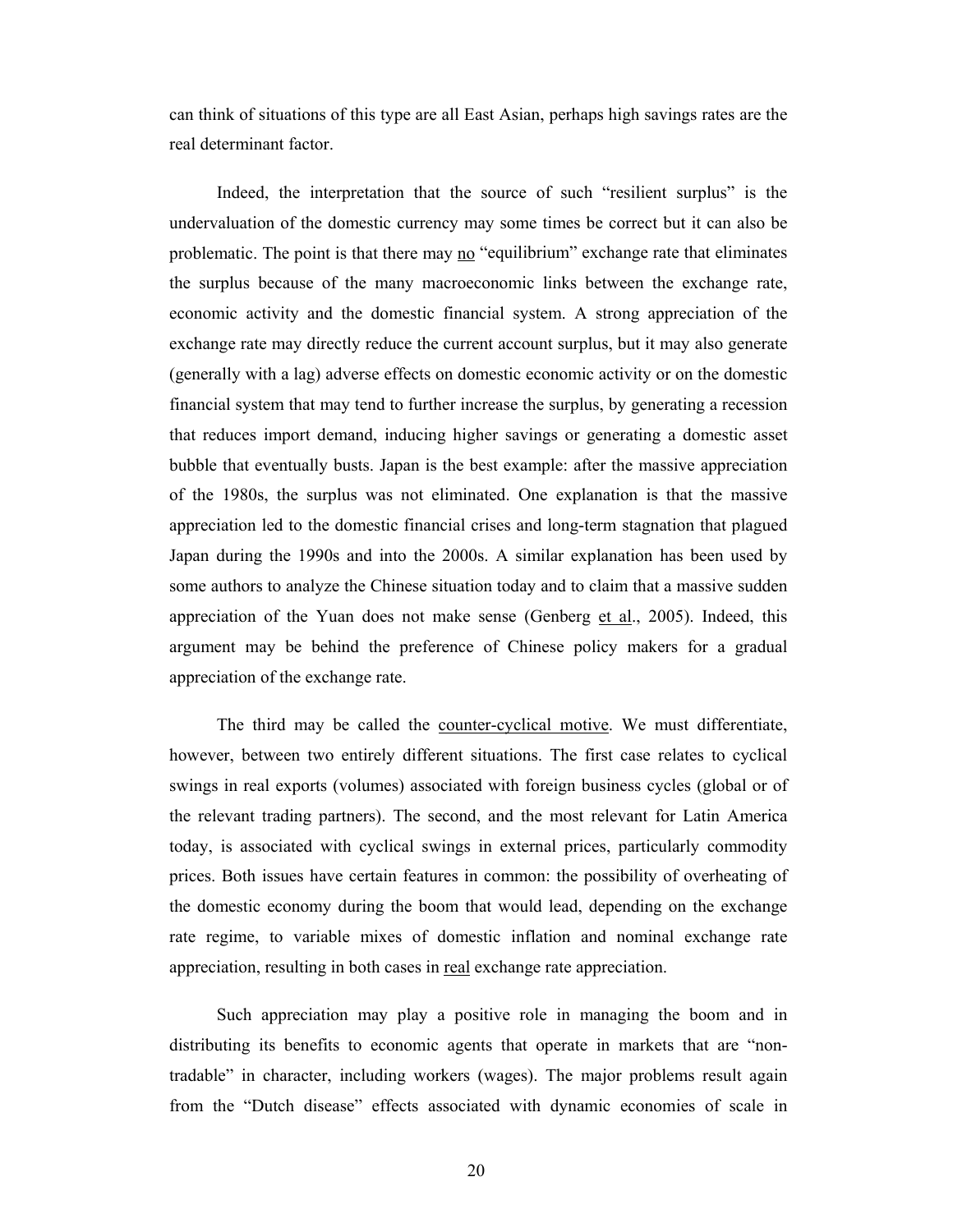tradable sectors. In this case, smoothing out exchange rate trends has positive impacts on long-term growth. A necessary tool would be the official intervention in foreign exchange markets and the accumulation of the associated surplus either in the central bank (reserves) or in a stabilization fund. The alternative is, of course, paying off foreign debts or encouraging other forms of capital outflows.

When the source is a commodity boom, there is an advantage but also a complication for the design of stabilization vehicles. The advantage results from the easy identification and, therefore, design of the stabilization instrument, which would take the form of fund financed by a tax on the booming commodity (which could be used later on to stabilize prices in the downswing, and could then be called a "retention", to use the terminology that was typical of the National Coffee Fund of Colombia) or part of the associated government revenues (particularly those coming from taxes on mineral resources and revenues from state-owned enterprises operating in that sector). The complication arises because cyclical patterns may be difficult to differentiate from long-term trends, as commodity price dynamics exhibit "random walks" or "shock persistence" –that is, price changes that are not reversed. Some of them may be fairly large, such as the collapse of commodity prices in the 1980s or, according to the view of many observers, the current boom in oil prices (and perhaps other mineral commodities). It is thus difficult to find a rule that identifies the cyclical component of a price boom vs. its possible long-term character that would make it possible to distinguish ex ante between the "transitory" and the "permanent" component of the shock. This leads, in turn, to political economy issues that are well known: the tendency, at least in the past, to think that it is the latter rather than the former, a fact that has led too often to pro-cyclical policies that resulted in unsustainable booms followed by major crises.

The fourth can be called the strict self-insurance motive, which we could argue applies when the source of the abundance of foreign exchange is the capital rather than the current account. In this case, the analysis of the previous section applies. Since capital flows are strongly pro-cyclical for developing countries, the relevant criteria are the risks of capital flow reversibility. Thus, self-insurance should be higher the larger the share of more volatile capital flows (a differentiation which, as we said, is increasingly difficult in practice) and the more open the capital account. And, as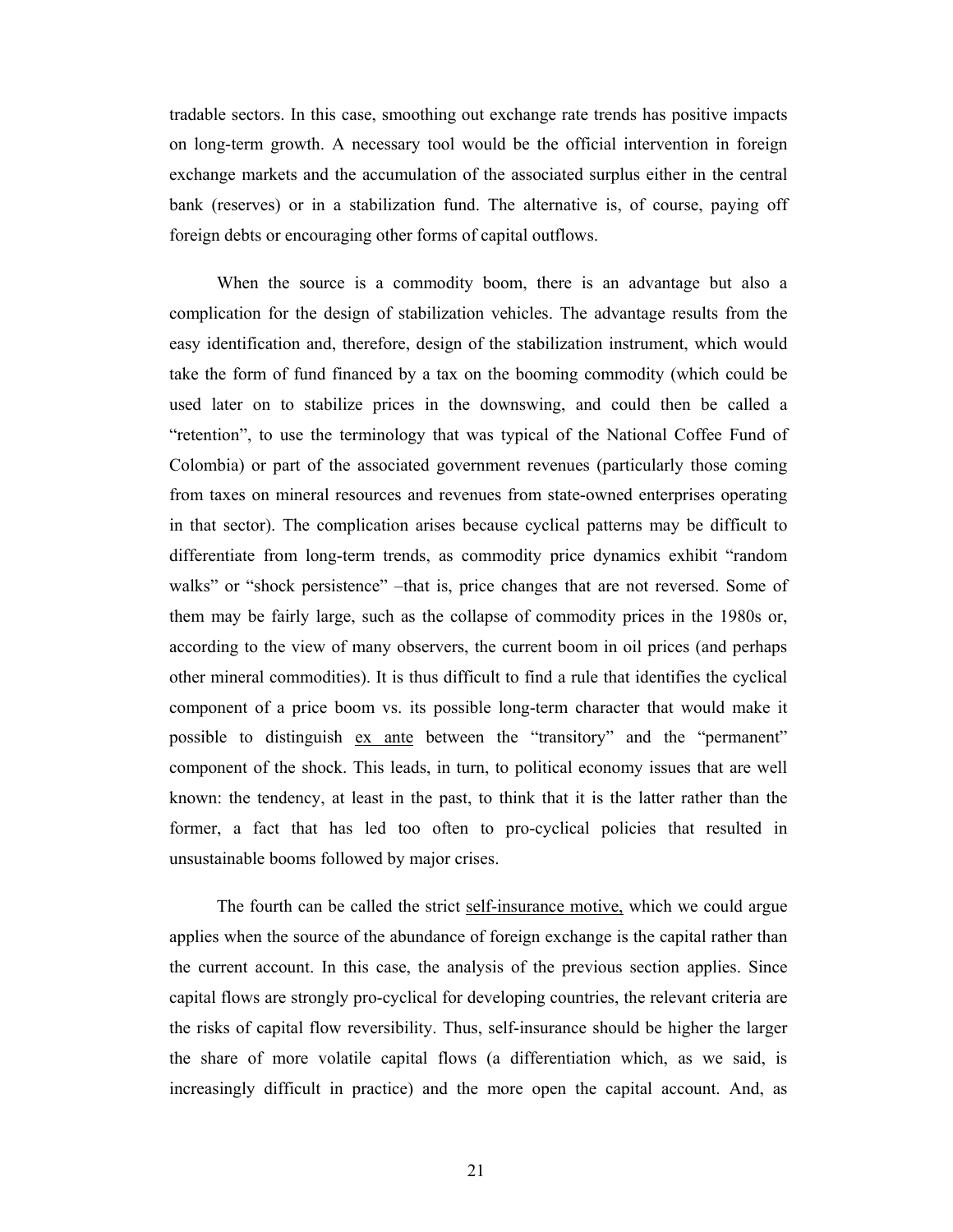identity (2) indicates, its reference should be broad money, an issue that has been underscored in the recent literature on self-insurance.

Precisely because commodity prices and capital flows are pro-cyclical, there are many interactions among the different motives. Thus, savings associated with the first motive tend to take place when there are buoyant commodity prices, and there is thus an implicit stabilization function in the ways funds are managed –only save in the fund above a certain threshold price or if there is a budget surplus, and even use the funds below a lower threshold price or when the government runs a budget deficit (Davis et  $\underline{al}$ , 2003).

Pro-cyclicality of capital flows generates, in turn, an interaction of the first three motives with the fourth. So, any current account surplus will tend to attract capital inflows, not only because of the booming economic activity and high profitability that is usually associated with such surpluses, but also of the tendency to a real exchange rate appreciation that makes domestic currency denominated assets more attractive relative to foreign assets. The major problem is that the booming capital inflows will compound the difficulties of managing the real factors that underlie the current account surplus, basically by adding a component of "irrational exuberance" to the boom, to use the expression popularized by Alan Greenspan (see also Schiller, 2000), fuelling the demand boom, the real exchange rate appreciation and associated Dutch disease effects, and generating excessive risk taking that may be reflected in a financial crises down the road. Indeed, one of the major counter-cyclical issues may be the management of the financial euphoria associated with booms, a fact that may be compounded by the instruments used to absorb the resources. In the limit, of course, the additional demand and real exchange rate appreciation generated by the induced capital account boom may erase the current account surplus or turn it into a deficit. This dynamics has been all too familiar in the gestation of the crises that have plagued the developing world in recent decades.

Table 2 summarizes in a simple table the basic motivations for the accumulation of foreign exchange assets, differentiating two dimensions: the source of the boom (a long-term or short-term current account surplus, or net capital inflows), and the role played by commodities vs. other factors influencing foreign exchange abundance.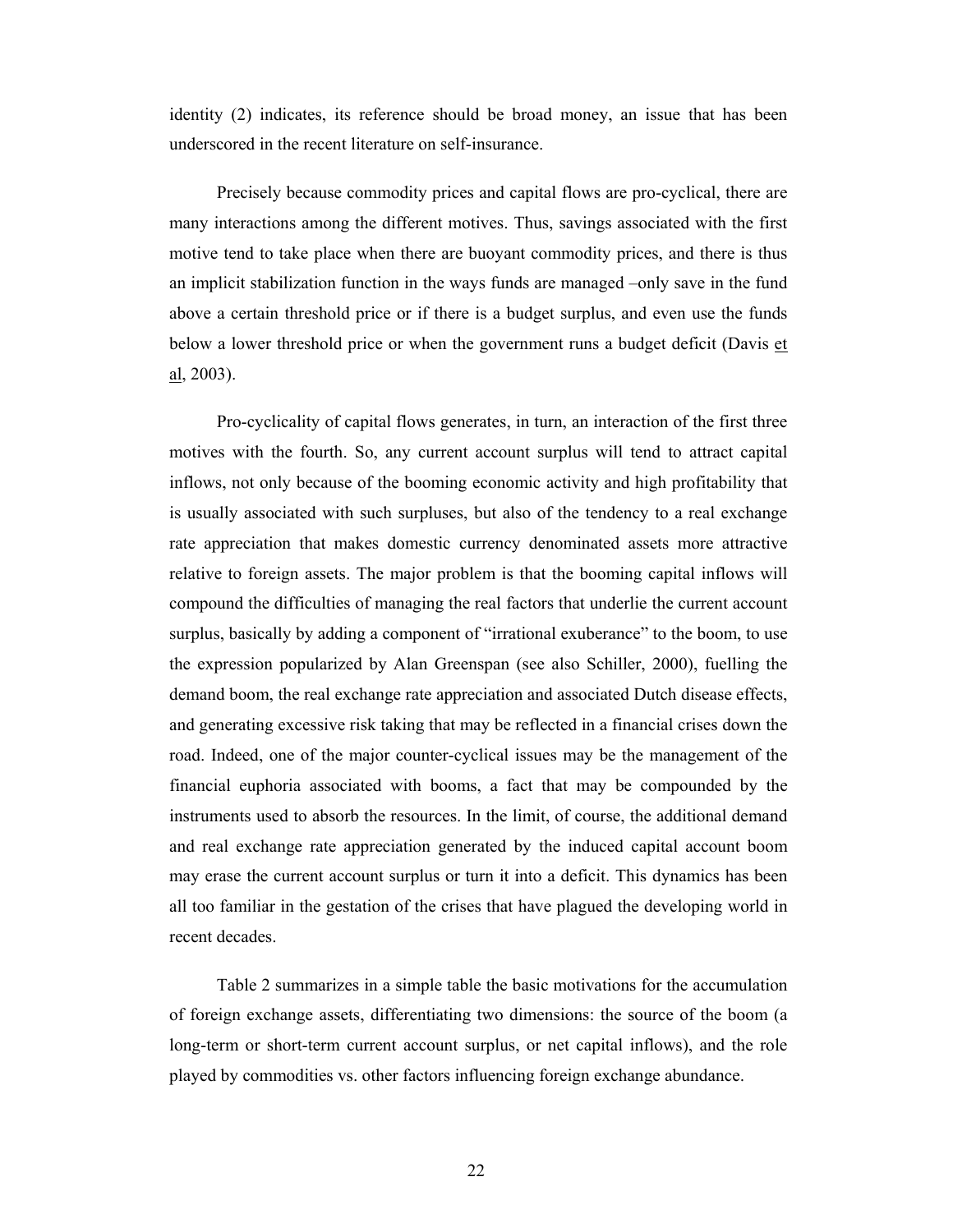|                 | Long-term<br>current account<br>surplus | Short-term<br>current account<br>surplus | Capital flows  |
|-----------------|-----------------------------------------|------------------------------------------|----------------|
| Commodities     | <b>Wealth Substitution</b>              | Counter-cyclical<br>(prices)             |                |
| Non-commodities | Resilient surplus                       | Counter-cyclical<br>(volumes)            | Self-insurance |

Table 2 Basic motivation for the accumulation of foreign exchange assets by developing countries

## C. The instruments and political economy of foreign exchange asset accumulation

The motives clearly determine the nature of the fund that should be used and the composition of its investments. SWFs are the appropriate instrument when there is a current account surplus and, particularly, when it is clearly long-term in character (or at least when such surpluses are long lasting). Or, to use the terminology of the previous section, savings funds are the appropriate instrument to respond to the first two motives (wealth substitution and resilient surplus).

The polar case is that of the self-insurance motive. It is difficult to justify a SWF in this case. Indeed, as we have argued, any fund that is created on the basis of net capital inflows would in fact be an international financial intermediary, as it would basically channel capital inflows for lending or investment abroad. It could then make a sense to create a development bank or fund if capital flows are deemed to be stable. In that case, the bank or fund could intermediate such capital flows by channeling those resources to neighboring countries, including in infrastructure projects that could encourage trade with them, or accumulate part of those funds in regional or subregional development banks that have a similar purpose. And, of course, private financial institutions can do such international financial intermediation. To the extent that not all capital inflows are deemed to be stable, self insurance calls for accumulating foreign exchange reserves in central banks and investing them in very liquid instruments. If reserves are very large, due to massive capital inflows, there is the temptation to use part of them to create a SWF, but this temptation should probably be avoided –though return considerations in the investments of foreign exchange reserves could weight more in reserve asset management.

The stabilization motive lies in between these two polar cases, and could be managed through variable mixes of SWF (stabilization funds in this case) and reserves.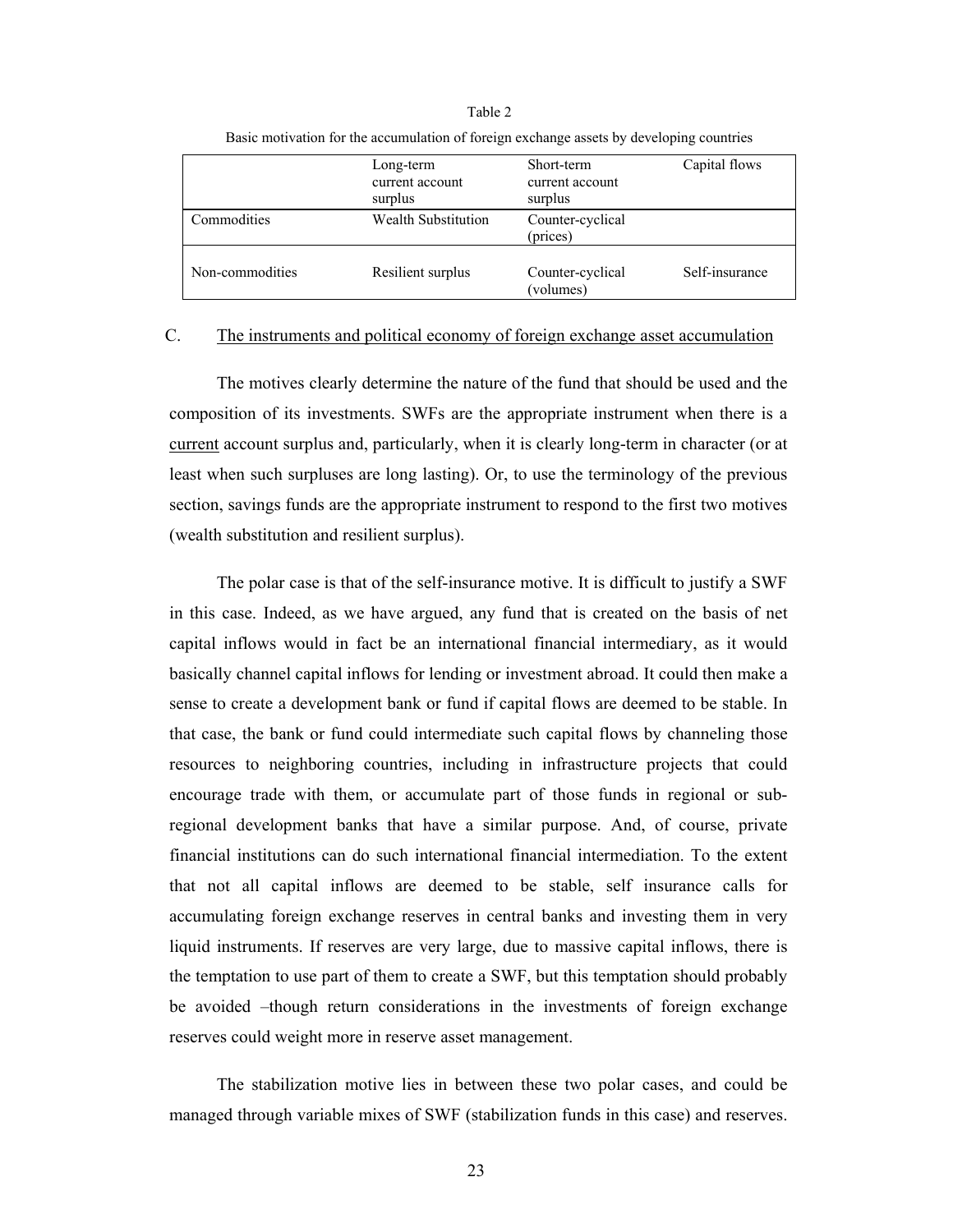The strength and duration of the boom should certainly be a criterion in the choice between the two, as is the estimate of how long it would last.

 A major issue in all cases is the private vs. public sector composition of the associated surpluses. This is, of course, crucial to guarantee the "sterilization" of their monetary effects. In this regard, a fiscal surplus is the easiest to manage, as it can be automatically sterilized by either investing directly abroad or in central bank bonds (non-monetary liabilities). Such fiscal surplus can be generated by a general tax or a tax on the source of the boom (if it is a natural resource), or the profits of public sector firms operating in the sector (a typical feature of oil exporting economies, as well as copper in Chile). In the second case, and if the source is a temporary commodity price boom, the instrument can be a "retention" of the excess revenue to be given back to producers when prices fall (as was typical of the National Coffee Fund of Colombia in the past), or simply a tax of the windfall (as is currently done in Argentina). If the source of the surplus is "over-competitiveness" or private capital flows, the appropriation of the resources by the public sector is more complex. However, the allocation of social security assets or "forced savings" imposed by legislation on private agents (as in Singapore) can be used for that purpose.

When there is no public sector surplus, the associated sterilization is a difficult issue –and a costly one, as we have seen, particularly when domestic interest rates are high. The major problem is that sterilization implies that the central bank (or, alternatively, the SWF, if it assigned with the responsibility of doing so) will press domestic interest rates, a factor that attract new capital flows and feed into the domestic financial euphoria. This is particularly complex if the central bank uses (or is forced to do so by domestic regulation) only short-term instruments, as the high rotation of sterilization instruments becomes a risk in itself and feeds into the general environment of excess liquidity.

A related issue has to do with asset allocation strategies for SWFs and whether these should vary by type of fund and by the origin of the surpluses (commodity versus non-commodity). In principle, return may be more important than liquidity for SWFs, and they should therefore invest in longer-term assets with a different risk/return mix that is typical assets held in official reserves. The main reason for this lies in the more long term horizon of these funds, that allows greater tolerance of short-term fluctuations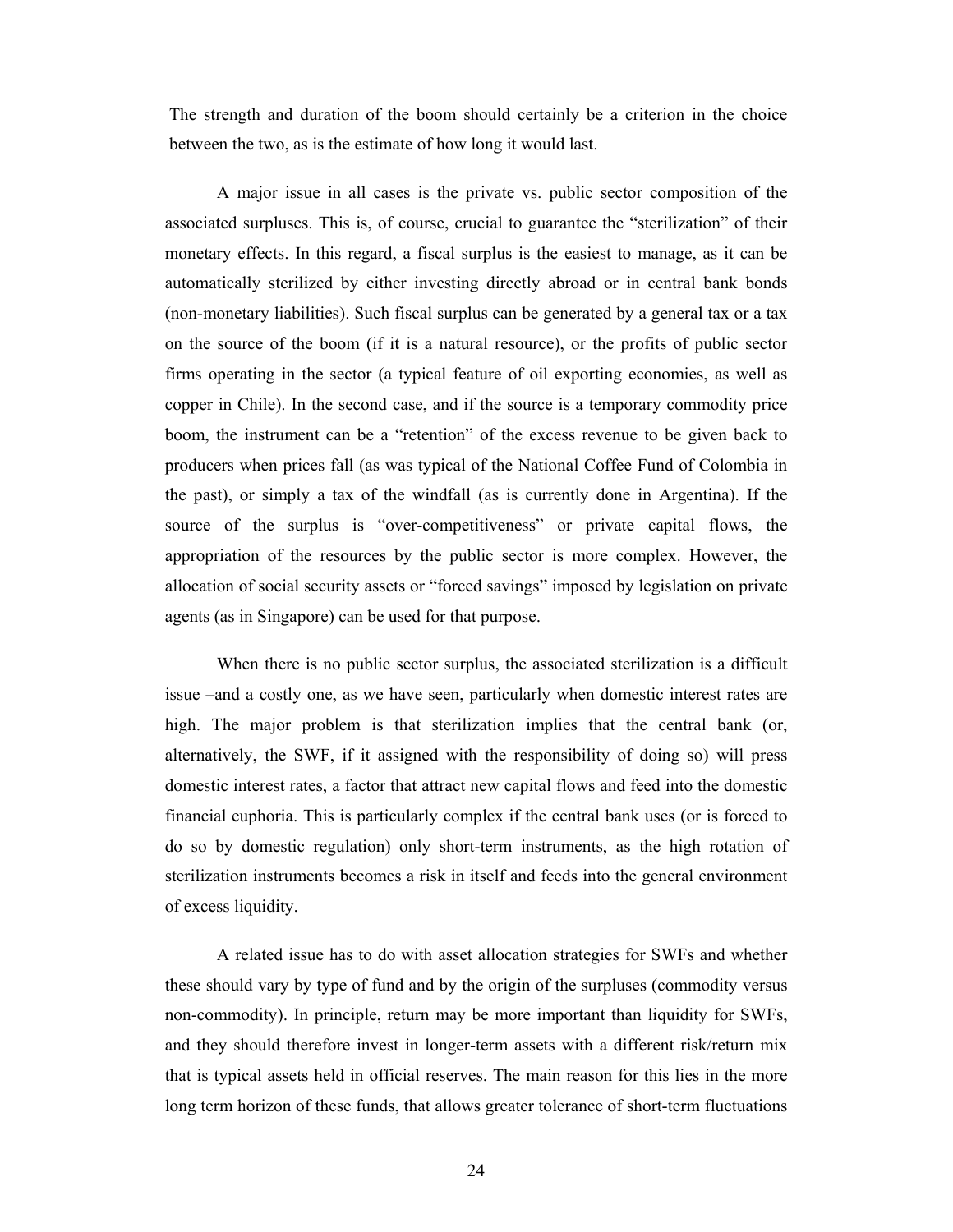in returns. An example is the Norwegian Fund, which reportedly holds 40% of its assets in equities (Noyer, 2007). Obviously, in all cases asset allocation should be subject to strong prudential rules

Three additional considerations seem relevant here. Firstly, as the assets of SWFs belong to all the citizens of a country and their children (many of whom have low incomes), there may be a greater need for prudence in investment by SWFs owned by developing countries, so as to have lower levels of risk than say wealthy individuals are willing to bear. Therefore, the criteria for choosing a portfolio of assets may be somewhat different for SWFs than for private management of assets. As a consequence, central banks or governments may wish to either manage assets themselves or define clearly and monitor carefully the level of risk that fund managers are accepting on their SWF investments.

Secondly, the investments by SWFs (or a part of them) should serve long term development objectives of the country as well as ensure good long term returns. As in the case of investments in development banks or funds (which could be a potential use of the SWF resources), part of these investments could go into financing projects in neighboring countries or the country may wish to invest in companies abroad in more developed economies for reasons such as gaining access to new and better technologies. However, it is important that such criteria are transparent, and that other objectives are not inappropriately used as an excuse for low financial returns. It is also interesting that, as Ang (2008) points out that, the Norwegian SWF aims at generating a "sound return in the long term, which is contingent on sustainable development in the economic, environmental and social sense." Emphasis on sustainable development as an aim is equally, or indeed more desirable for developing country SWFs.

Thirdly, it is important to distinguish between savings funds, which can invest with longer term criteria, and stabilization funds, which  $-$  given their cyclical role  $$ would seem to need higher proportions of relatively more liquid assets. In this sense, stabilization funds' liquidity needs can be seen as intermediate between normal foreign reserves –requiring high levels of liquidity– and savings funds, with far longer term horizons. Further research and discussions with policy-makers are required to clarify appropriate criteria of investment for different categories of developing country funds, as well as for countries with different levels of income.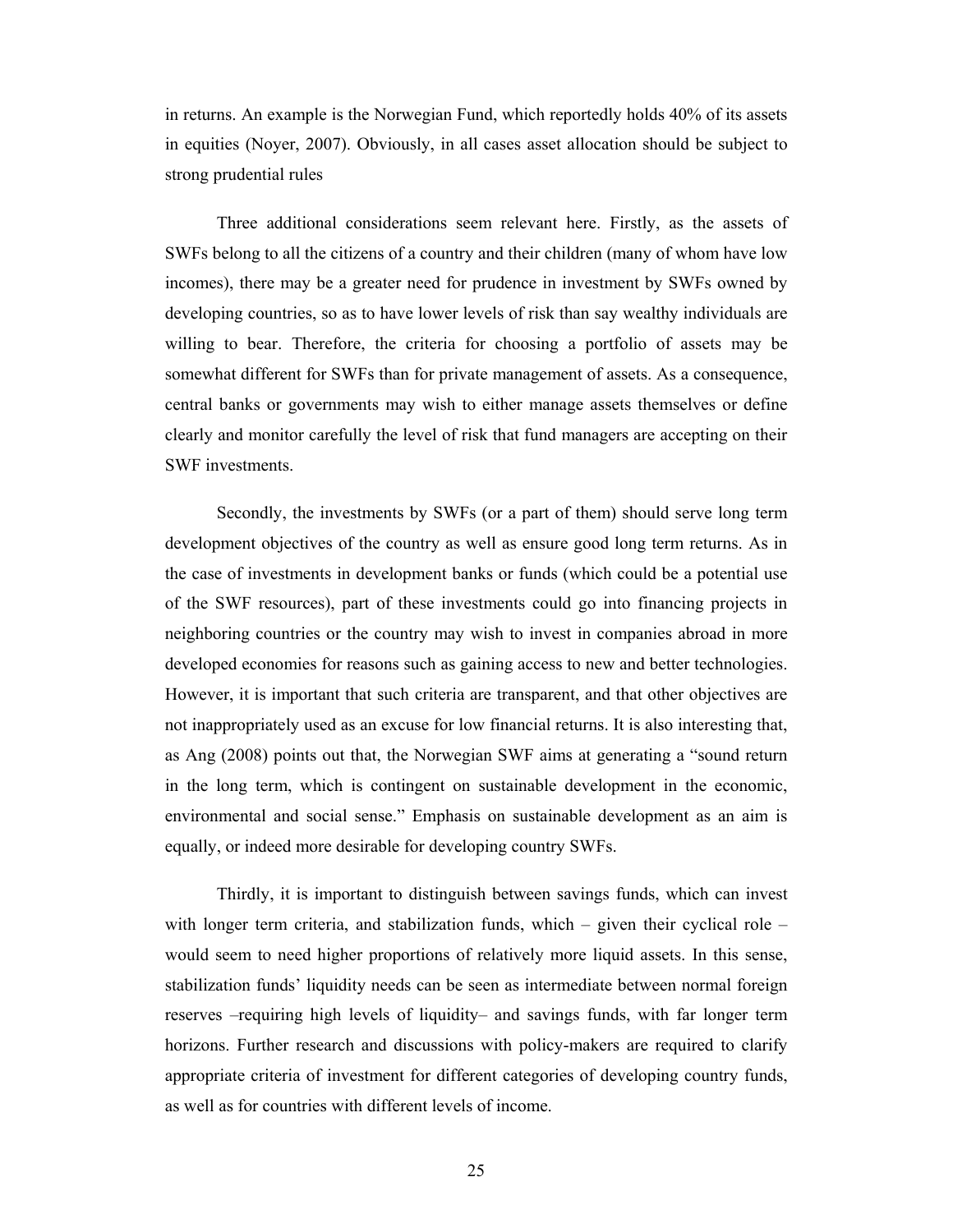There are, finally, several political economy issues that are not easy to manage. Some, as we have seen, relate political economy pressures that may result in the excessive consumption of the natural resource today or investments with low marginal social benefits. As we have pointed out, there is also the entrenched tendency to think of commodity price booms as permanent rather than transitory, which leads to pro-cyclical policies that result unsustainable. Furthermore, during both current and capital account booms, it is difficult to argue in political terms for counter-cyclical fiscal policies to compensate for private sector "exuberance"—particularly exuberance that benefits in developing countries the richest segments of society (Marfán, 2005). Note, however, that the political economy may lead in the opposite direction, towards excessive regulation of asset allocation by SWFs which indicates strong risk aversion. If the source of the boom is the exploitation of a non-renewable natural resource, the best conservative strategy could actually be to just leave the resource under ground.

 An equally important political economy issue relates to the stability of the rules that lead to the accumulation of resources in public funds. In this regard, there are classical time inconsistency issues: large public sector savings during booms may generate strong political incentives to spend them (the pressure that Chile is facing after it accumulated large fiscal savings during the recent copper boom) or to dilapidate them in the form of unsustainable tax cuts (the US experience during the current decade after the fiscal surplus of the 1990s). Latin America does not do well in this regard, as the copious design of stabilization funds and fiscal responsibility rules since the late 1990s has been followed by equally frequent changes in those rules in recent years (Jiménez y Tromben, 2006).

 Obviously, the decision to accumulate resources in SWFs must be consistent with general fiscal rules. It does not make sense in this regard to transfer resources to a SWF if broader fiscal rules do not guarantee that the country is running a fiscal surplus. And, for the same reason, it would also be inappropriate to use the resources of the SWF to guarantee public sector debt.

 The rules regarding the allocation of resources also raise several political economy questions. As already pointed out, the political economy may lead to risk aversion and low profitability. The opposite problem, as already pointed out, is important: how to avoid excessively risky investments. Both raise issues of evaluation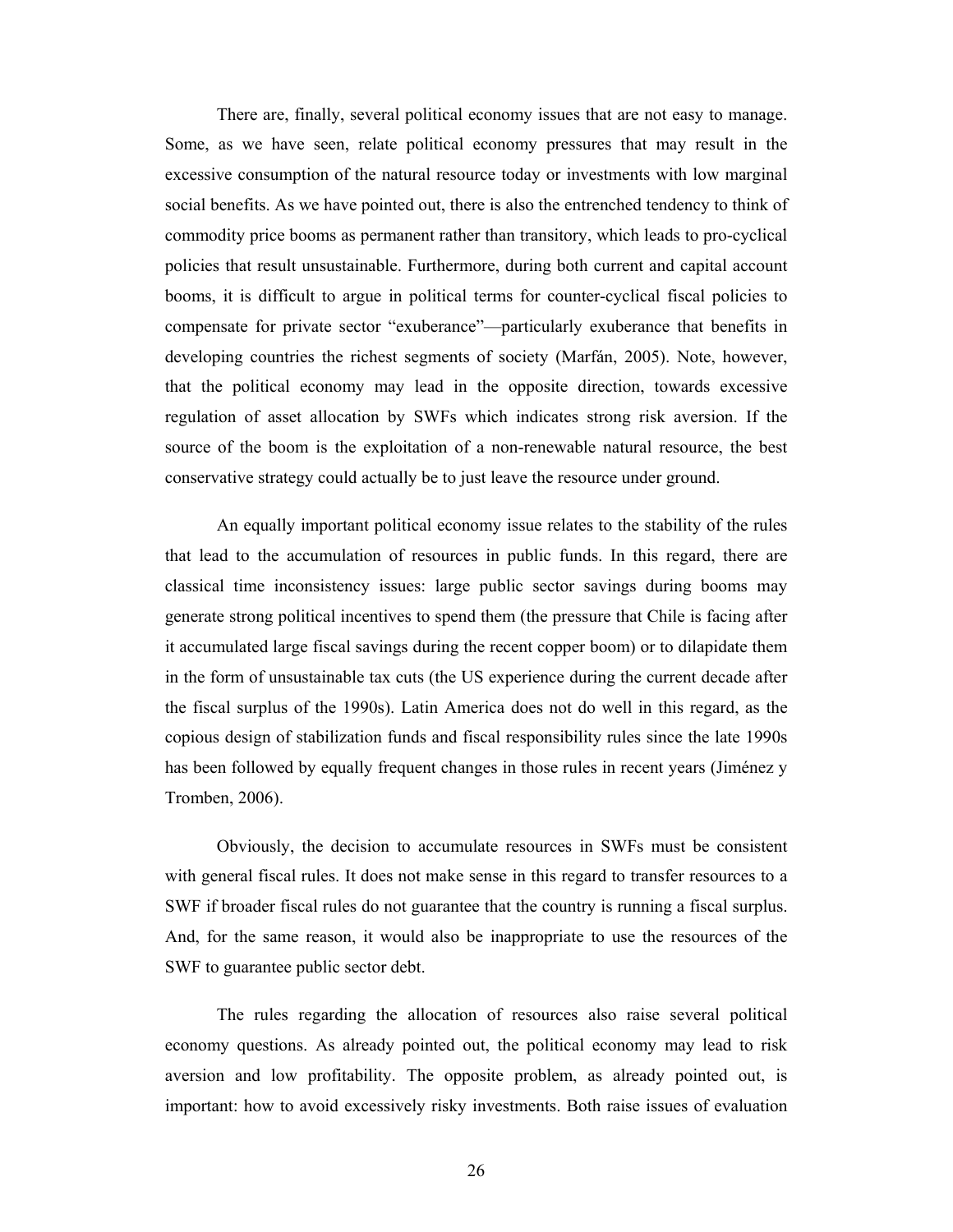criteria, transparency and accountability. Technical independence of the associated decision making process is also crucial. These issues have traditionally been well managed in the case of international reserves, where clear rules prevail (liquidity over return) and there is technical independence of central banks. For this reason, perhaps the tradition of several countries of assigning the management of either savings or stabilization funds to central banks is a good one.

#### **V. SYSTEMIC IMPLICATIONS OF LARGE RESERVES AND SWFs**

As highlighted in section III, the accumulation of foreign exchange reserves by developing countries is partly a consequence of deep financial integration and the instability that it generates. Strong pro-cyclical swings in external financing also limit the room to maneuver that developing countries have to adopt counter-cyclical macroeconomic policies. As we have seen, during the current decade, the most common response of developing countries to the challenges posed by financial instability has been massive "self-insurance" in the form of a large accumulation of foreign exchange reserves, which can also be understood as an attempt to increase macroeconomic policy autonomy. This has been, therefore, a rational response by individual countries to a system that lacks a well functioning collective insurance against balance of payments crises and severely reduces macroeconomic policy autonomy.

On top of that, the recent boom in commodity prices and, more generally, export revenues, has led to the desire by developing countries to save a proportion of the additional export revenues. These counter-cyclical policies are also a rational response to exceptional export income, and serve both to cool the aggregate demand effects of booming export markets as well as to avoid the Dutch disease effects of high commodity prices.

This behavior of developing countries raises, however, two types of concerns. For individual countries, "self-insurance" raises questions about the rationality of capital inflows and capital liberalization in general, as the former do not generate a net transfer of resources, and the second generates a costly accumulation of foreign exchange assets to counter the risks associated with a more liberalized capital account regime.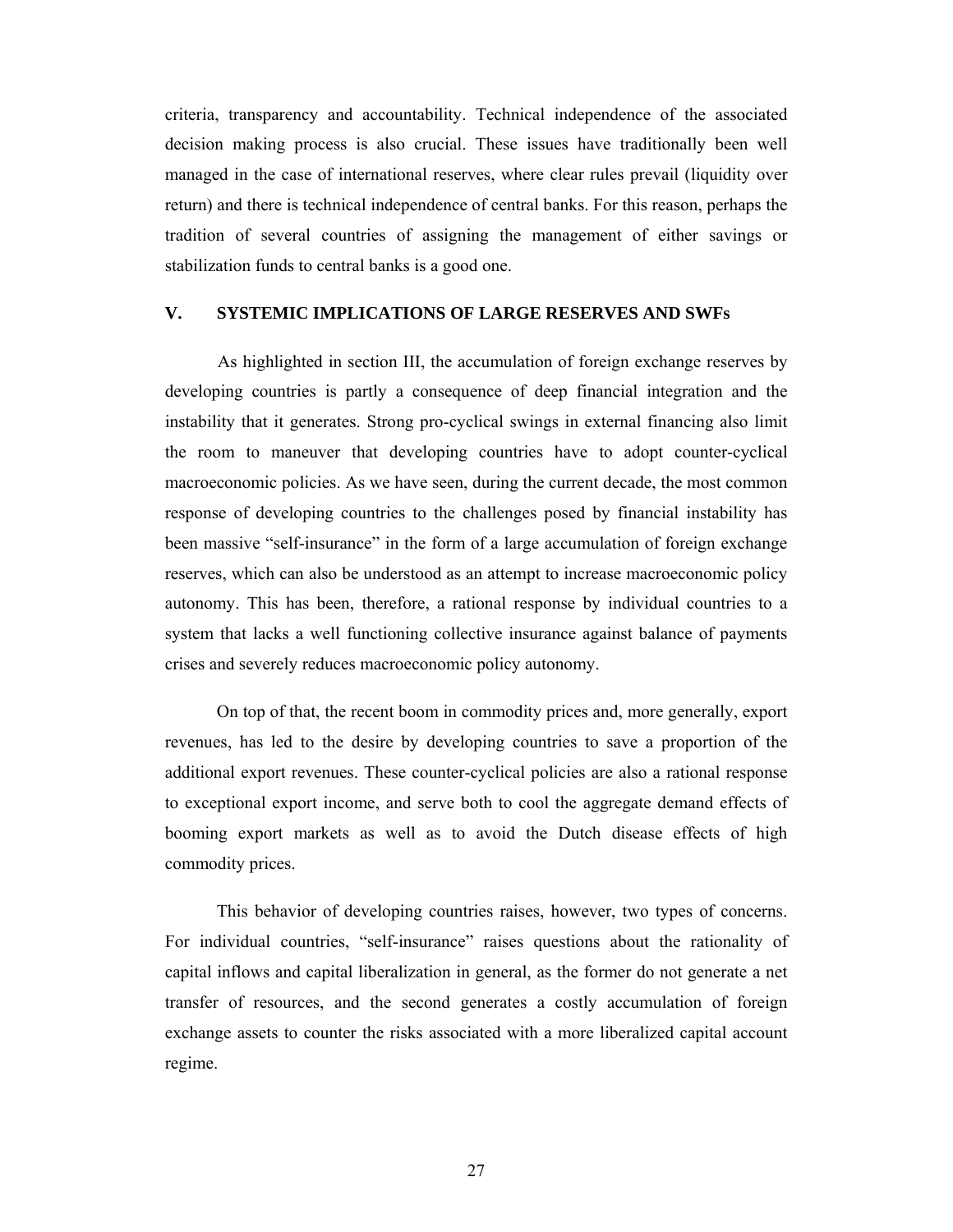For the world economy as a whole, self insurance as well as counter-cyclical policies to manage export booms by a large group of developing countries generate, in turn, "fallacy of composition" effects that feed into global imbalances (Ocampo, 2007a). Indeed, if a large group of developing countries follows these routes, they generate current account surpluses and/or additional demand for liquid assets that have contractionary effects on the world economy unless matched by current account deficits and the additional supply of those liquid assets by other, mainly industrial countries. The US has been playing those roles in recent years, but this has generated major imbalances that are subject to ongoing corrections, both at the macroeconomic and the financial sector level.

Therefore, self-insurance and counter-cyclical policies to manage export booms, though rational from the perspective of each individual economy, are also sources of global imbalances and, therefore, of the potential instability to the world economy. What is evident, however, is that these problems cannot be solved simply by asking developing countries to appreciate their currencies to correct the balance of payments surpluses. It must be solved first by coordinated global counter-cyclical policies and by attacking the source of the demand for "self-insurance", which is the lack of adequate supply of collective insurance against balance of payments crises.

One of the implications of the large accumulation of foreign exchange assets by developing countries has also been –intentionally or unintentionally—less reliance on the International Financial Institutions (IFIs), and especially on the International Monetary Fund (IMF). Current imbalances also reflect, as we have already pointed, coordination problems at the regional level that lead to competitive accumulation of reserves aimed at maintaining weak currencies. The strengthening of regional institutions like FLAR and the macroeconomic policy dialogues that take place in the context of sub-regional integration processes in Latin America, or the Chiang Mai Initiative in East Asia, can play an important role in correcting such coordination failures. These regional institutions can provide both a counter-cyclical supply of foreign exchange that reduces the demand for foreign exchange assets by individual countries, as well as institutional mechanisms for macroeconomic policy dialogue and eventual policy coordination.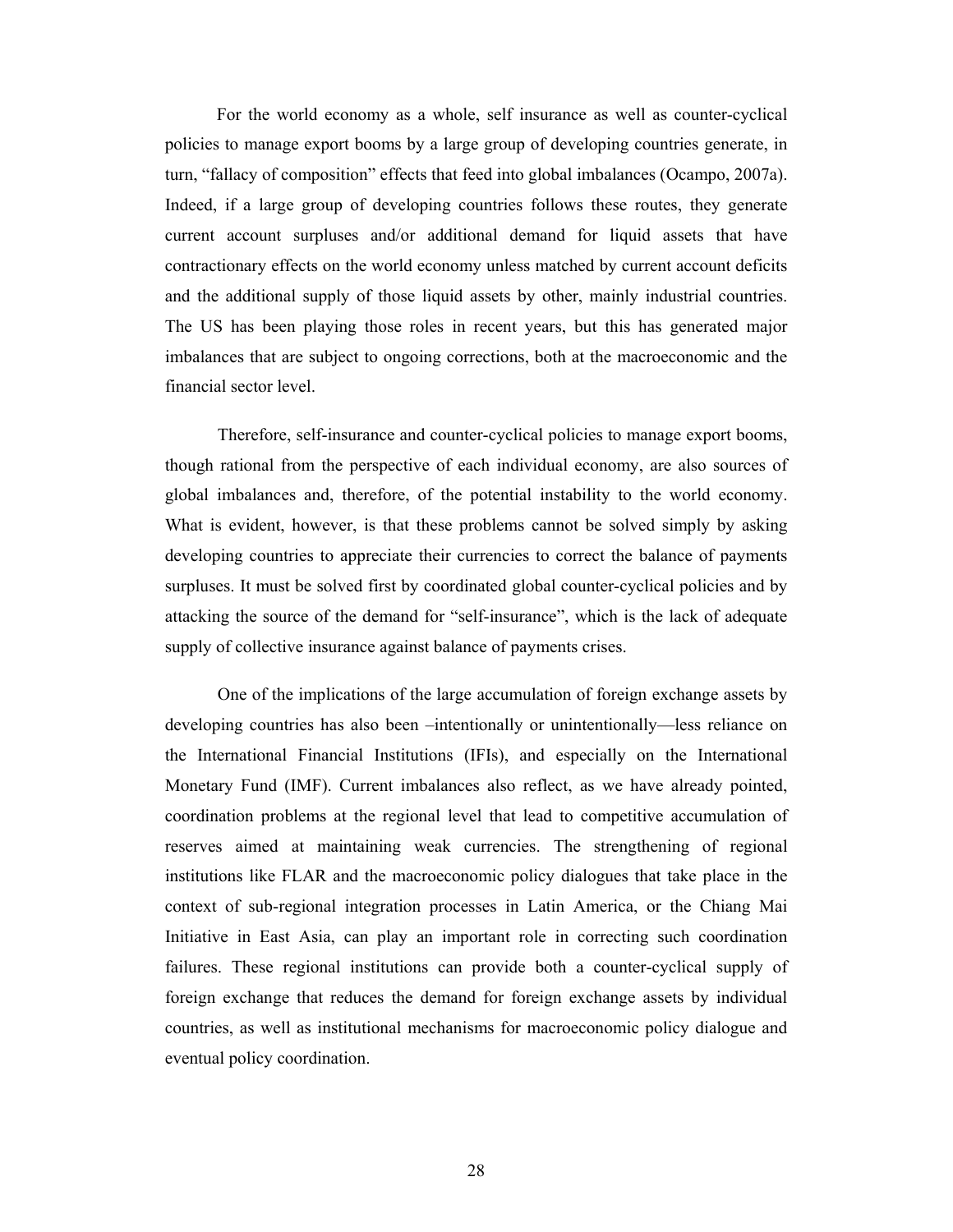Indeed, one of the opportunities generated by the accumulation of foreign exchange assets by developing countries is the possibility of creating strong regional financial institutions, both for macroeconomic policy support but also for development cooperation. It is interesting that if a very small proportion of the total developing country SWF assets and international reserves were invested in existing or new development banks owned by developing countries, this could generate a very large expansion of such developing country owned banks' lending capacity, which could be devoted to regional public goods, such as infrastructure. As estimated in Griffith-Jones et al. (2008), 1% of SWFs assets allocated to paid-in capital for expansion or creation of developing country owned development banks could approximately generate annual new lending capacity of around US\$70 billion annually, which would approximately triple total current lending by World Bank plus the three major regional development banks that provide lending to developing countries (the Inter-American, the Asian and the African Development Banks).

It therefore seems the time is now for developing countries to create strong mechanisms for monetary cooperation (swap arrangements and reserve funds, in particular) and expand their own regional or sub-regional banks, or indeed to increase financial cooperation on a larger scale. Thus a systemic implication of the accumulation of foreign exchange assets by developing countries is that it represents but also feeds into ongoing changes in the global power structure. It potentially gives more bargaining power to developing countries in international negotiations; equally, or more importantly, it allows greater policy space to national policy-makers and provides a major opportunity to expand intra-regional as well as inter-regional financial cooperation among developing countries.

Whereas the large accumulation of foreign exchange assets by developing countries as a group could have fed into current global imbalances, in a rather unexpected way SWFs have also made a significant contribution to international financial stability, by helping recapitalize some of the largest international banks as these faced major losses due to the sub-prime crisis and the financial turbulence it generated (see Table 3). Large banks have been hit by extremely high losses, which could possibly have not only led to serious problems for individual banks, but also potential systemic effects. In every case, purchases of shares by the SWFs – typically announced at the same time as major losses – helped calm fears about banks' solvency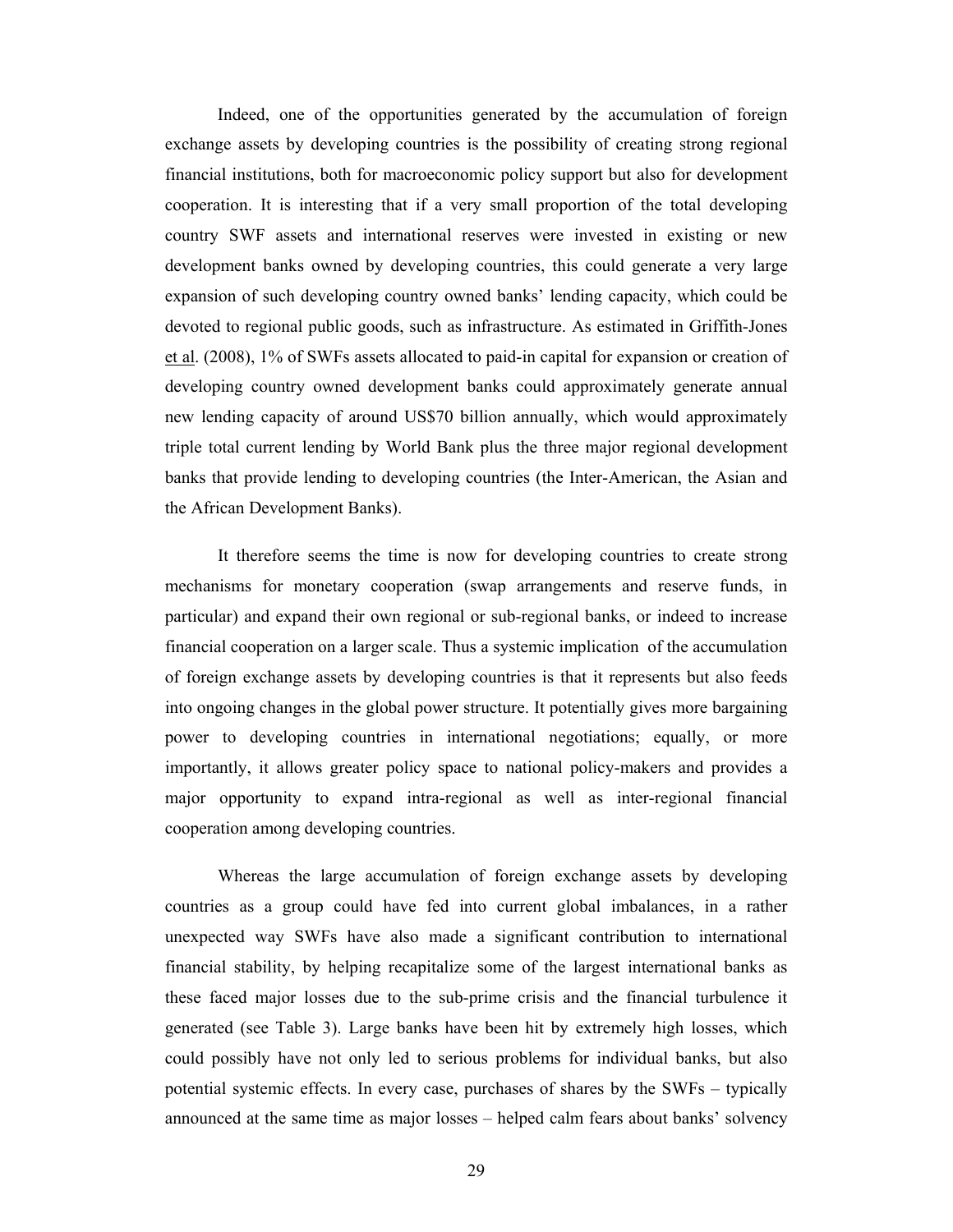and helped contain the inevitable reduction of share prices. Thus it could be said that SWFs suddenly became the capital provider of first and last resort. This is why the concept of "bail out" has been used to describe these operations, though perhaps inappropriately.

A reason why SWF investment in banks has been welcomed is because they tend to take relatively small shares in banks, and none of them sit on bank boards. Additionally, SWFs are perceived as having longer term horizons (for example as compared with private equity or hedge fund investors) which makes them less sensitive to market volatility.

| Date                | Target                      | Acquirer                                    | US\$bn |
|---------------------|-----------------------------|---------------------------------------------|--------|
| 23/07/2007 Barclays |                             | Temasek Holdings                            | 2      |
|                     | $19/12/2007$ Morgan Stanley | China Investment Corporation                | 5      |
|                     | $24/12/2007$ Merrill Lynch  | Temasek Holdings                            | 4.4    |
| 15/01/2008          |                             | Kuwait Investment Authority                 | 2      |
| 15/01/2008          |                             | Korea Investment Authority                  | 2      |
|                     | 27/11/2007 Citigroup        | Abu Dhabi Investment Authority              | 7.5    |
| 15/01/2008          |                             | Singapore Government Investment Corporation | 6.9    |
| 15/01/2008          |                             | Kuwait Investment Authority                 | 3      |
| 10/12/2007 UBS      |                             | Singapore Government Investment Corporation | 11.5   |
|                     |                             | Total                                       | 44.3   |

Table 3 Significant Acquisitions by Sovereign Wealth Funds

#### Source: Financial Times

As a result of these reasons (and especially the urgent need for capital), SWFs' large investments into large banks with high losses have been broadly welcomed.<sup>6</sup> This is in sharp contrast to the protectionist fervor that blocked previous non-financial investments, as was the case with Dubai and US ports and China with a medium-sized US oil company.

Allowing SWFs to invest more generally in OECD countries can have another important, though indirect, effect on global economic stability. To the extent that it is

 $\overline{a}$ 

<sup>&</sup>lt;sup>6</sup> Some exceptions were the objections (probably temporary) by some UBS shareholders, as they argued that the terms obtained by the SWFs in their capitalization were unfair to original shareholders.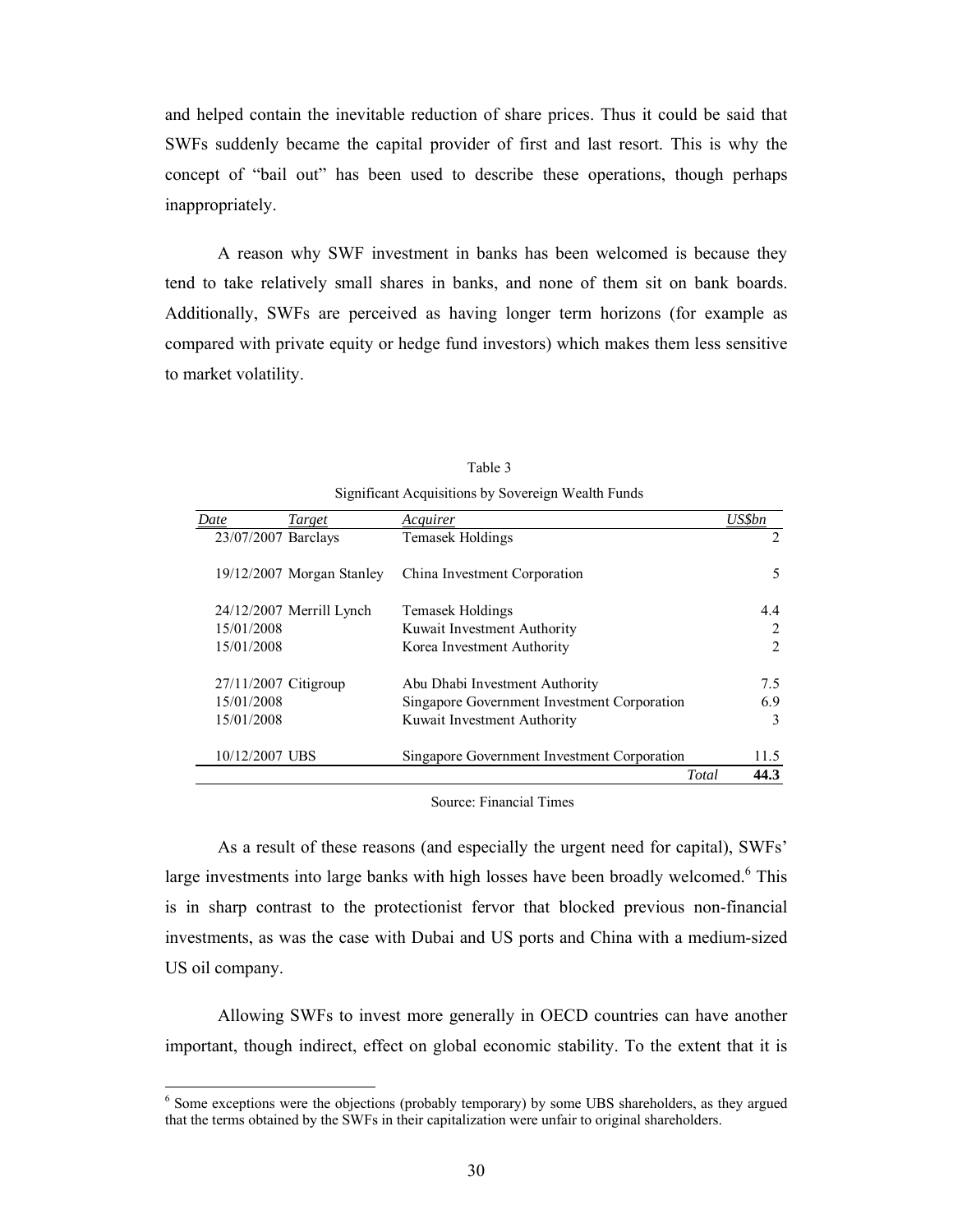desirable to avoid too high commodity (especially oil) prices, given their negative effects on inflation, it is important that SWFs face no or few restrictions on their investments, so that they can maximize and diversify expected returns on their financial assets. Should they not be able to do so, then it may become more attractive for them to keep the oil and other mineral resources under ground, which is likely to lead to higher oil and commodity prices (see, for example, Reisen, 2008).

More broadly, if "financial protectionism" in developed countries became too widespread –with too many barriers and requirements imposed on developing country SWF investments– the willingness of different types of developing countries to engage in such a cooperative way in the global economy as they currently do could understandably become eroded. Calls for increased transparency of SWFs by a number of developed countries, and by several international institutions, where rich countries are dominant, may have some value in this regard, as transparency could reduce financial protectionism. However, it would be far more legitimate if a similar call is made for other financial actors, such as hedge funds, private equity and investment banks, so that it does not look at a case of "Do as I say, not as I do", an issue that has led to strong resistance to advice from industrial countries in the developing world. Therefore, the call should be symmetrical: all financial institutions should be transparent.

#### **VI. CONCLUSIONS**

 The large accumulation of foreign exchange assets by developing countries has become a characteristic feature of the 2000s. Although in quantitative terms the expansion of foreign exchange reserves is the dominant feature, the accumulation of assets in SWFs is of parallel and growing importance. On average, developing countries have been accumulating international reserves to absorb both part of the booming export revenues and the additional pro-cyclical net capital inflows. For those countries facing current account deficits, the accumulated reserves are a reflection of the second phenomenon and are thus essentially "borrowed". This is indeed the dominant effect in Latin America.

 We differentiated four different motives for the accumulation of foreign exchange assets. The first two, which we called the "wealth substitution motive"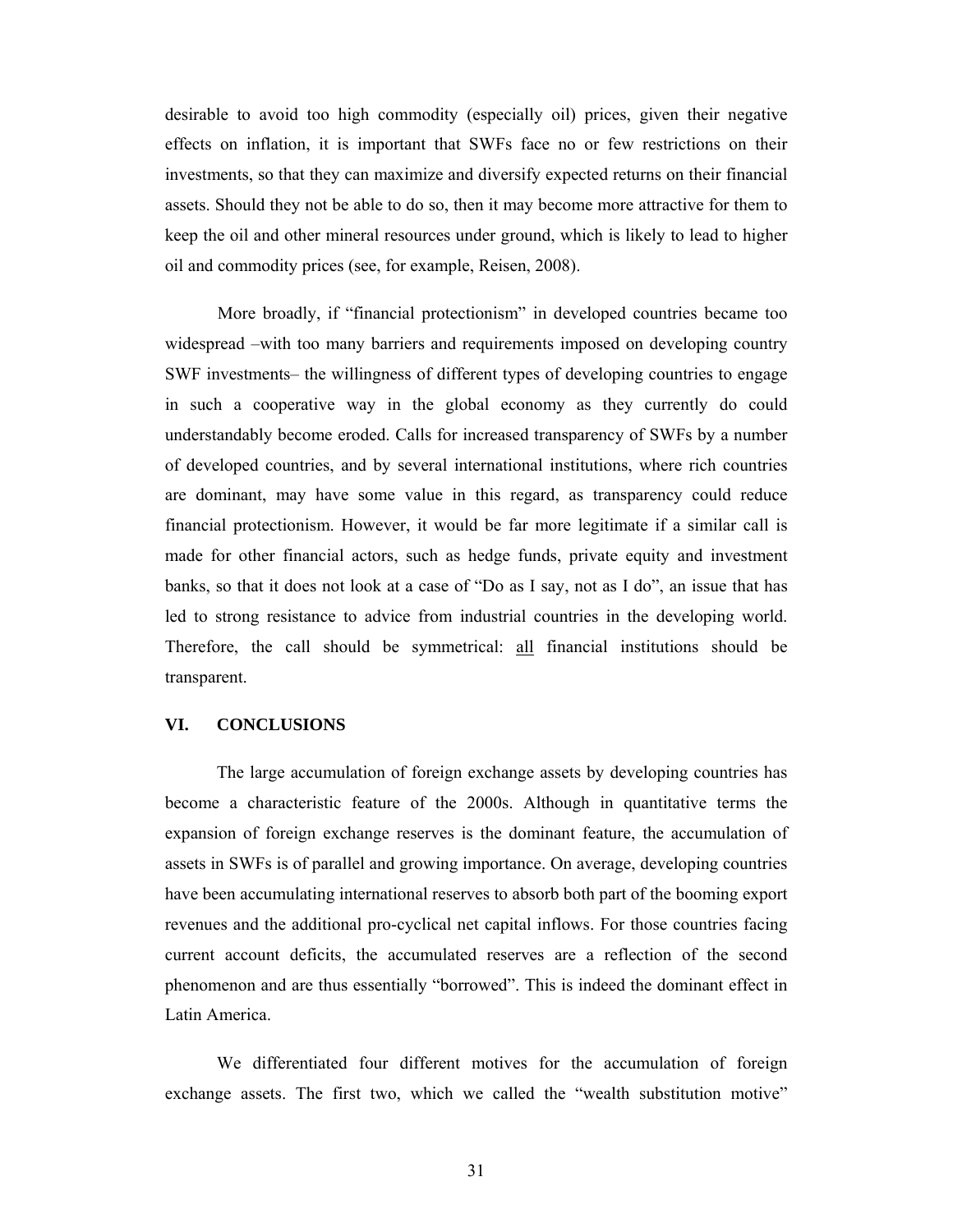(transform a natural resource into financial assets) and the "resilient surplus motive" (long-lasting current account surpluses that cannot be corrected in the short-run by exchange rate appreciation. These two motives are behind those SWFs that are savings funds in character –and indeed, we argued strongly that, in strict sense, these are the only two motivations that should lead to the creation of SWFs. A third motive, the counter-cyclical one, calls for either stabilization funds or the accumulation of international reserves to absorb temporary current account surpluses and, in some cases, fiscal effects associated with booming commodity prices or export revenues in general. A fourth motive, self-insurance, aims at reducing the risks associated with pro-cyclical capital flows. In all cases, avoiding the dynamic economies of scale associated with the Dutch disease is a major justification of the accumulation of foreign exchange assets, but they must be weighted against the costs of sterilizing the monetary effects of booming foreign exchange inflows when there are no fiscal surpluses to undertake that function. As we have argued, different motives generate a demand for different types of funds, each category requiring somewhat diverse investment criteria.

Finally, we underscored that fact that, although the accumulation of foreign exchange reserves by developing countries is partly a consequence of deep financial integration and the instability that it generates, such actions feed into global imbalances through "fallacy of composition" effects. Therefore, though these strategies may be rational for each developing country, they feed into global imbalances. The lack of adequate coordination mechanisms, both at the global and regional levels, may have accentuated this problem. At the same time, SWFs have played a somewhat unexpected stabilizing role, by providing the funds that have helped to stabilize the developed countries' banking system during the current world financial turbulence. And they have also generated an important opportunity to increase financial cooperation among developing countries, both on a regional basis but also on a broader scale. Given these vast new opportunities available, further study and policy action seems highly desirable.

#### **REFERENCES**

Aizenman, R. and R. Glick, R. (2007) "Sovereign Wealth Funds: Stumbling Blocks or Stepping Stones to Financial Globalization?", FRBSF Economic Letter, 38, November 2007.

Aizenman Joshua ( 2007)."Large Hoarding of International Reserves and the Emerging Global Economic Architecture", UCSC and the NBER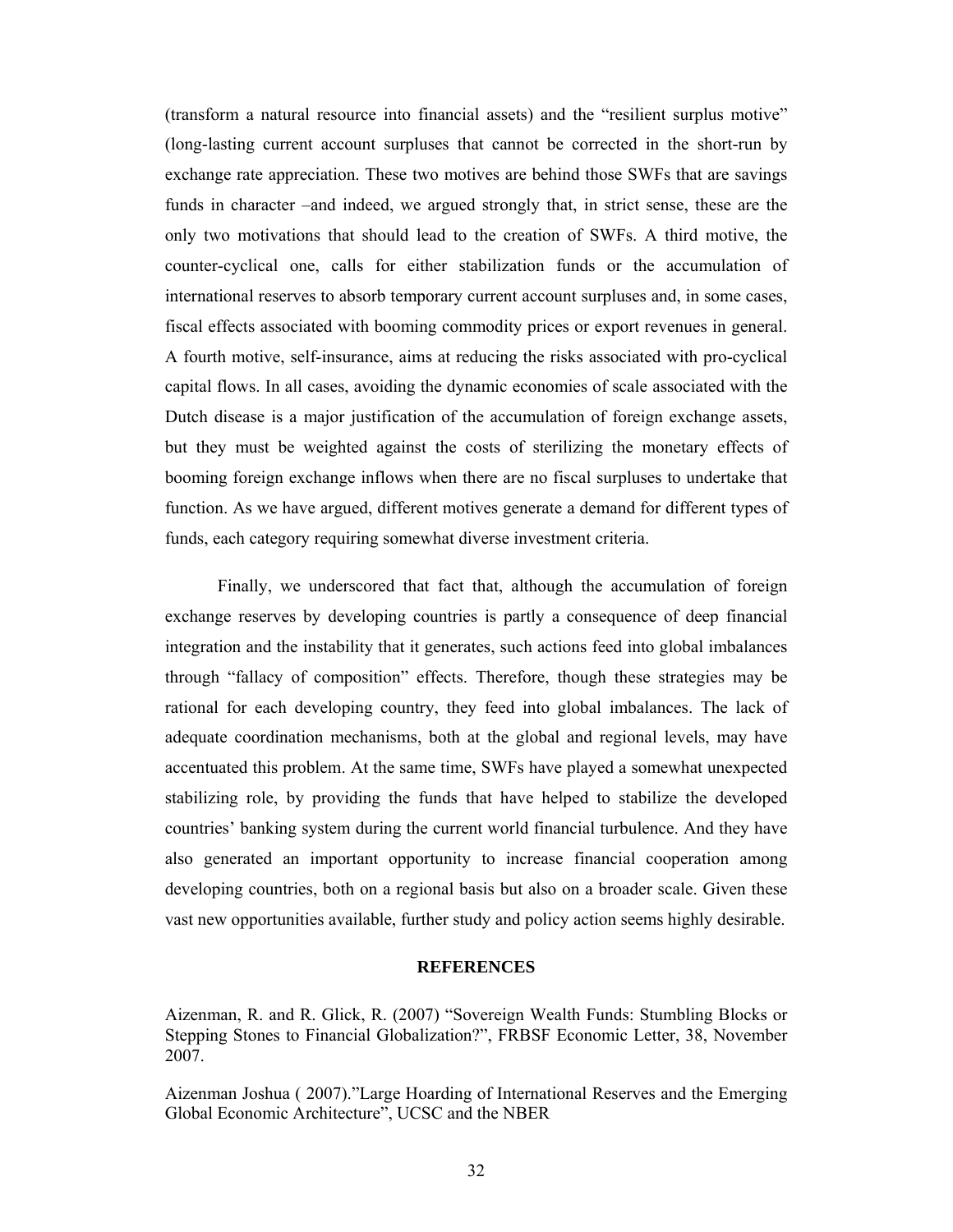Aizenman Joshua (2007). "Comparing Hoarding Reserves in Latam With East Asia,Mercantilism,Self Insurance, Or Smoothing Reer Volatility."

Cigdem Akin and M. Ayhan Kose (2007). "Changing Nature of North South Linkages:Stylized Facts and Explanations", IMF

Davis, J., R. Ossowski, J. A. Daniel and S. Barnet (2003), "Stabilization and Savings Funds for Nonrenewable Resources: Experiences and Fiscal Policy Implications", in J. Davis, R. Ossowski and A. Fedelino (eds.), Fiscal Policy Formulation and Implementation in Oil Producing Countries, Washington D.C., International Monetary Fund, ch. 11.

Devlin, W. and B. Brummitt (2007) "A Few Sovereigns More: The Rise of Sovereign Wealth Funds", Economic Roundup Spring 2007, Australian Treasury, December 2007

Dodd, R. and S. Griffith-Jones (2007), "Brazil's Derivatives Markets: Hedging, Central Bank Intervention and Regulation.

Dooley, M.P., D. Folkerts-Landau and P. Garber. 2003, "An Essay on the Revived Bretton Woods System." *NBER Working Paper*, No. 9971, Cambridge, Massachusetts: National Bureau of Economic Research, September.

Economist (2008) "Asset-backed Insecurity", January  $19<sup>th</sup> 2008$ 

Green Russell and Tom Torgeson (2006). "Are High Foreign Exchange Reserves in Emerging Markets a Blessing or a Burden?", Dpto of the Treasury:Office of International Affairs,Occasional Papers.

Griffith-Jones S., Griffith Jones, D., and Hertova Dagmar (2007), "Enhancing the role of regional development banks; the time is now." Paper for the G24.

Horour David (2005)."A Fiscal Price Tag for International Reserves", IMF

IMF (2007) "Global Financial Stability Report", Annex 1.2, September 2007, Washington DC, International Monetary Fund.

Jeanne Oliver, Ranciere Roman(2006) "The Optimal Level Of International Reserves For Emerging Markets Countries:Formulas and Applications", IMF and CPR.

Jiménez, J. P. and V. Tromben (2006), "Política fiscal y bonanza: Impacto del aumento de los precios de los productos no renovables en América Latina y el Caribe", Revista de la CEPAL, No. 90, September.

Johnson, S. (2007) "The Rise of Sovereign Wealth Funds", IMF Finance and Development", 44, 3, September 2007

Kimmitt, R. M. (2008) "Public footprints in private markets", Foreign Affairs, 87, 1, January/February 2008